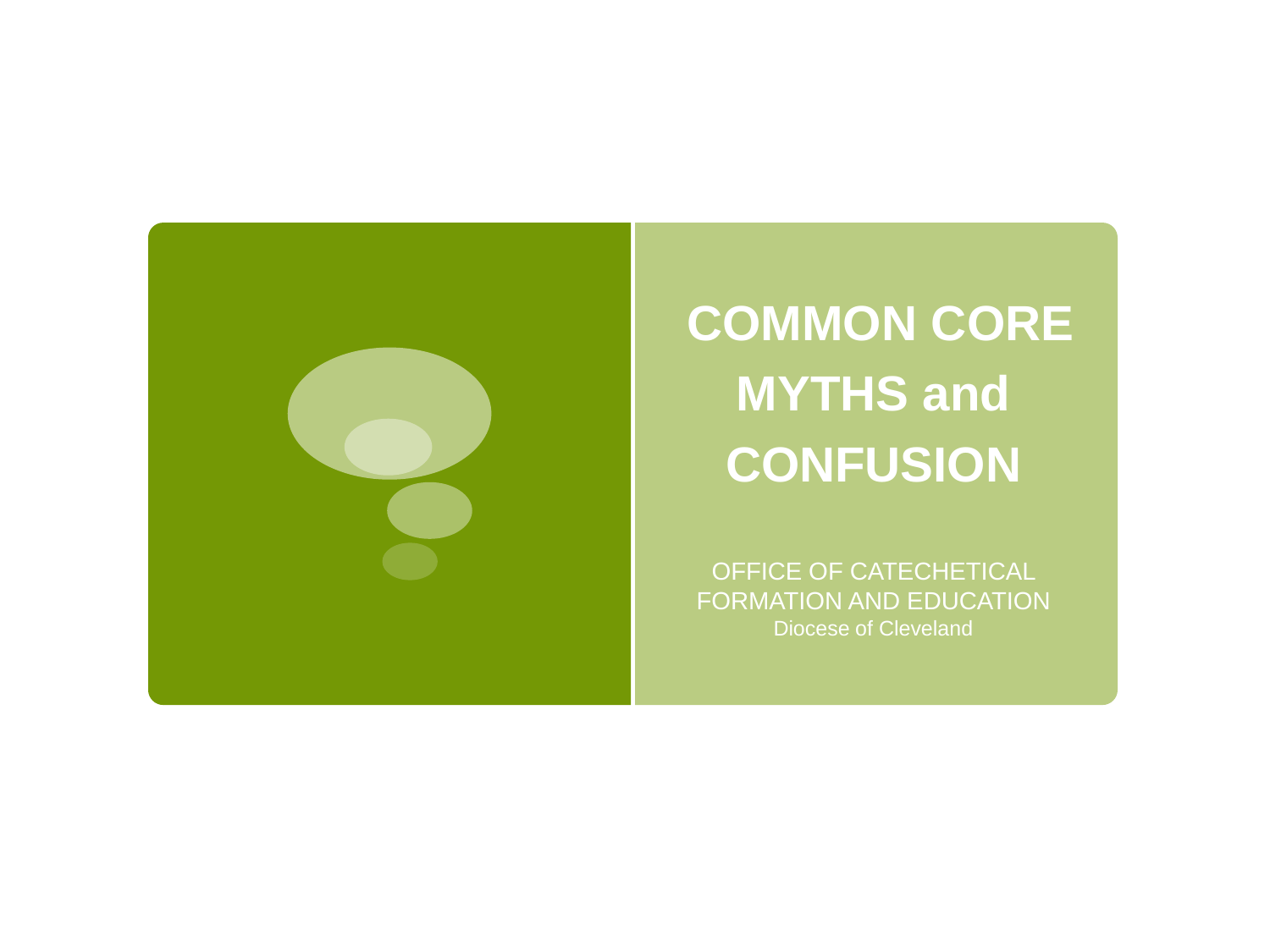# **What is the CCSS?**



- **An establishment of a single set of clear** educational standards for K-12 in English Language Arts and Math
- An initiative voluntarily adopted by states

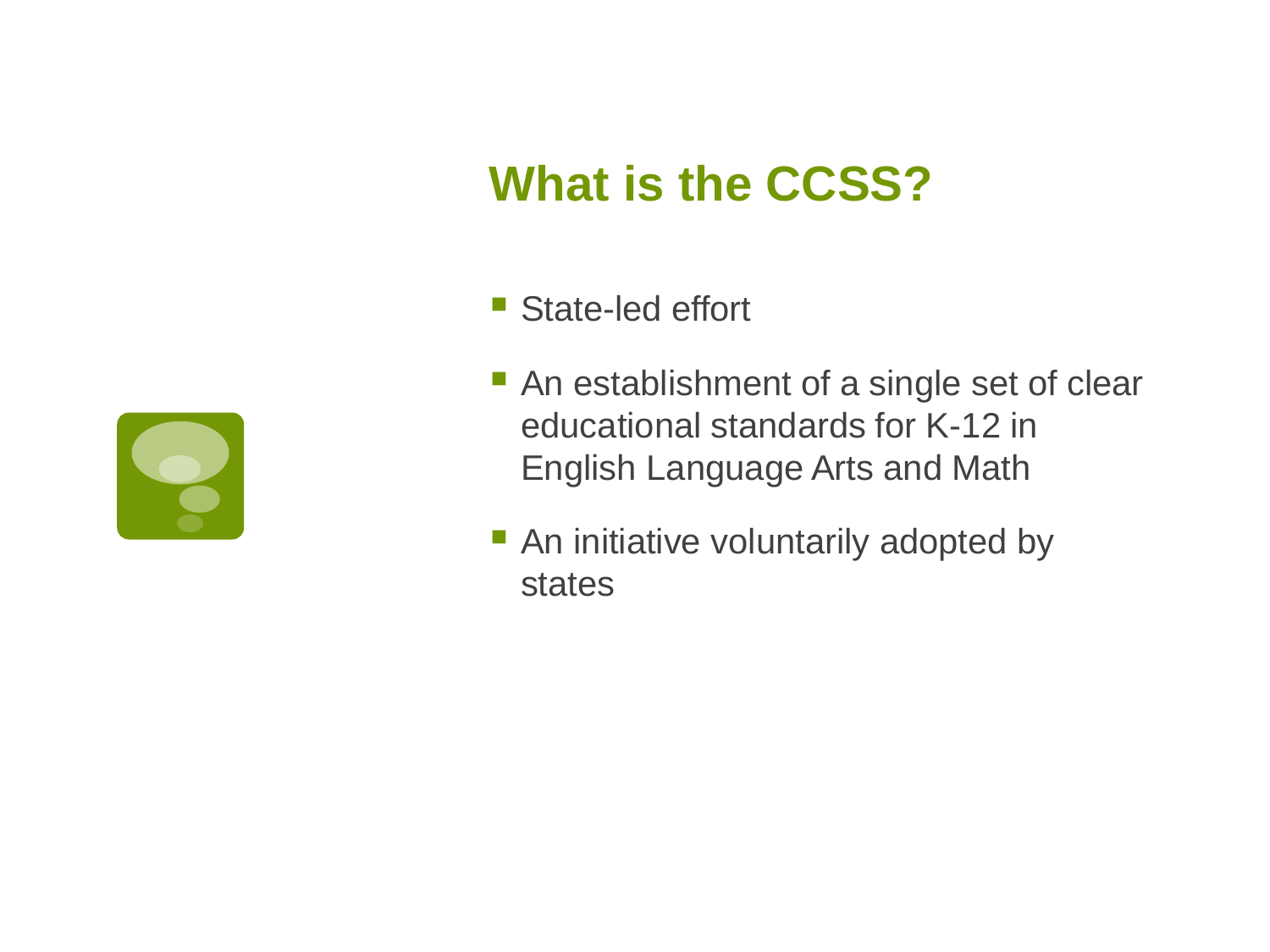The nation's governors and education commissioners, through their representative organizations the National Governors Association (NGA) and the Council of Chief State School Officers (CCSSO) led the development of the CCSS and continue to lead the initiative.

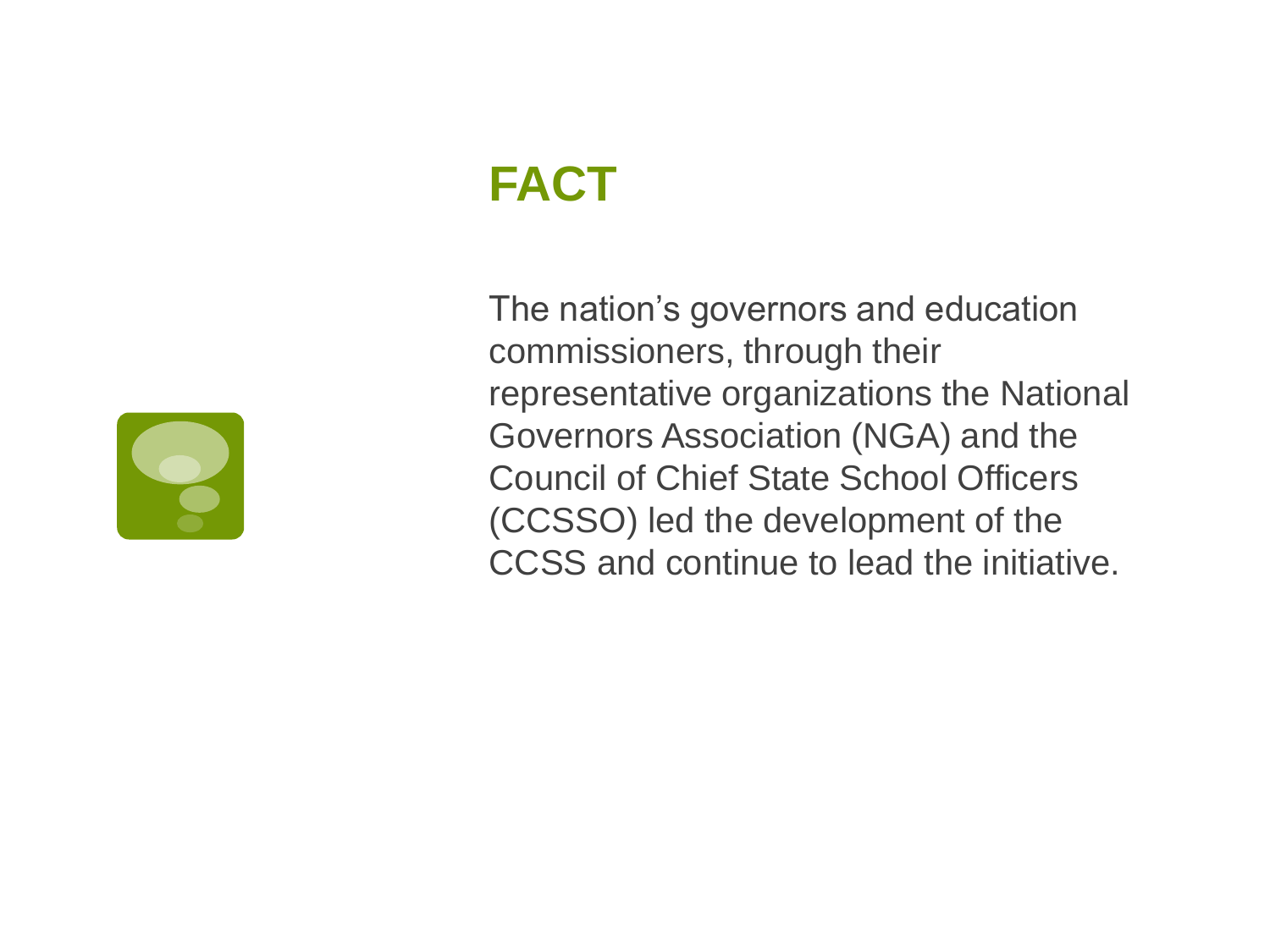Teachers, parents, school administrators and experts from across the country together with state leaders provided input into the development of the standards.



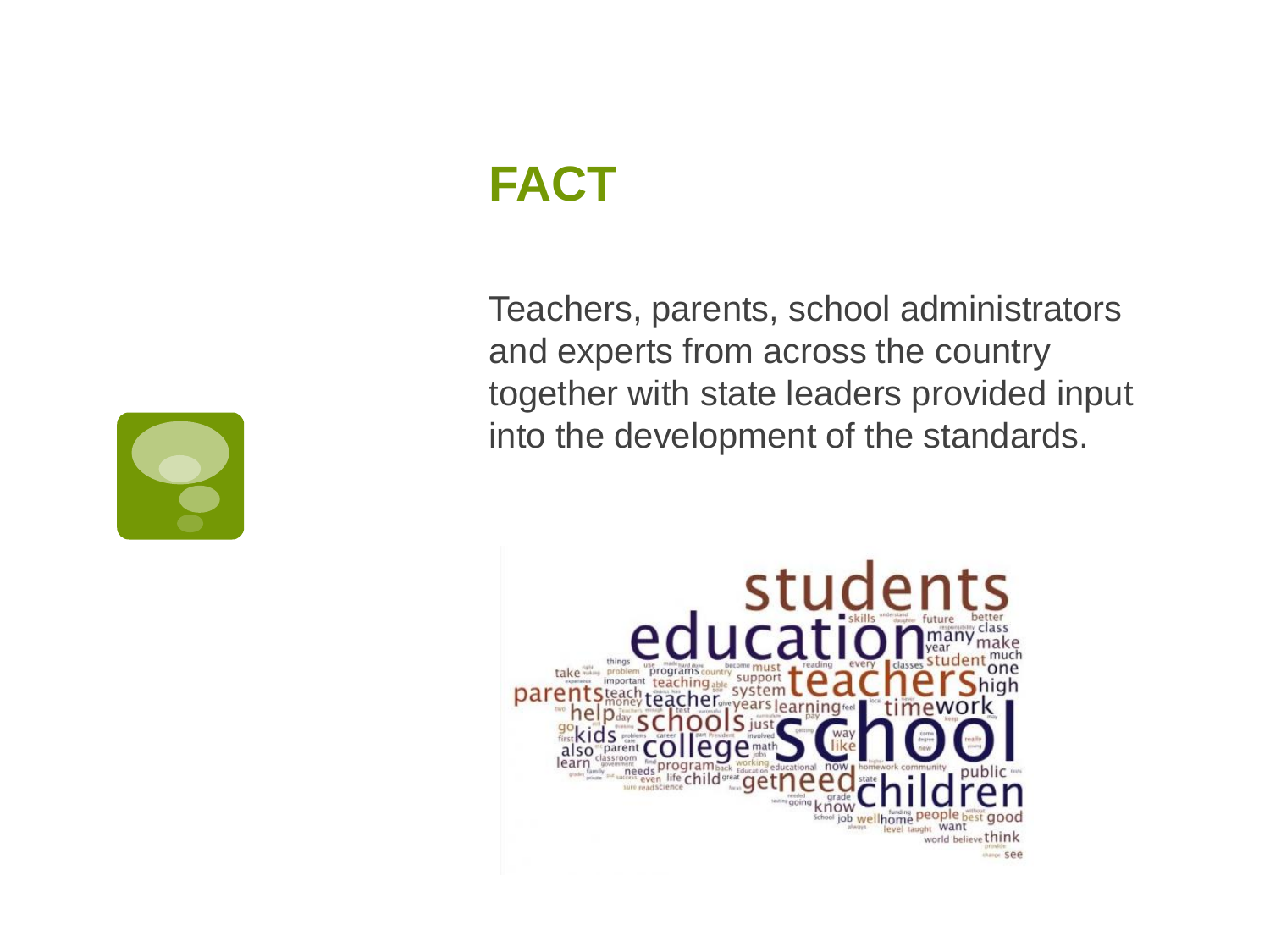# **The CCSS**

- Designed to ensure that students graduating from high school are prepared to enter credit-bearing entry courses in two- or four-year college programs or enter the workforce
- **Clear and concise to ensure that** teachers, parents and students have a clear understanding of the expectations in reading, writing, speaking and listening, language and mathematics in school

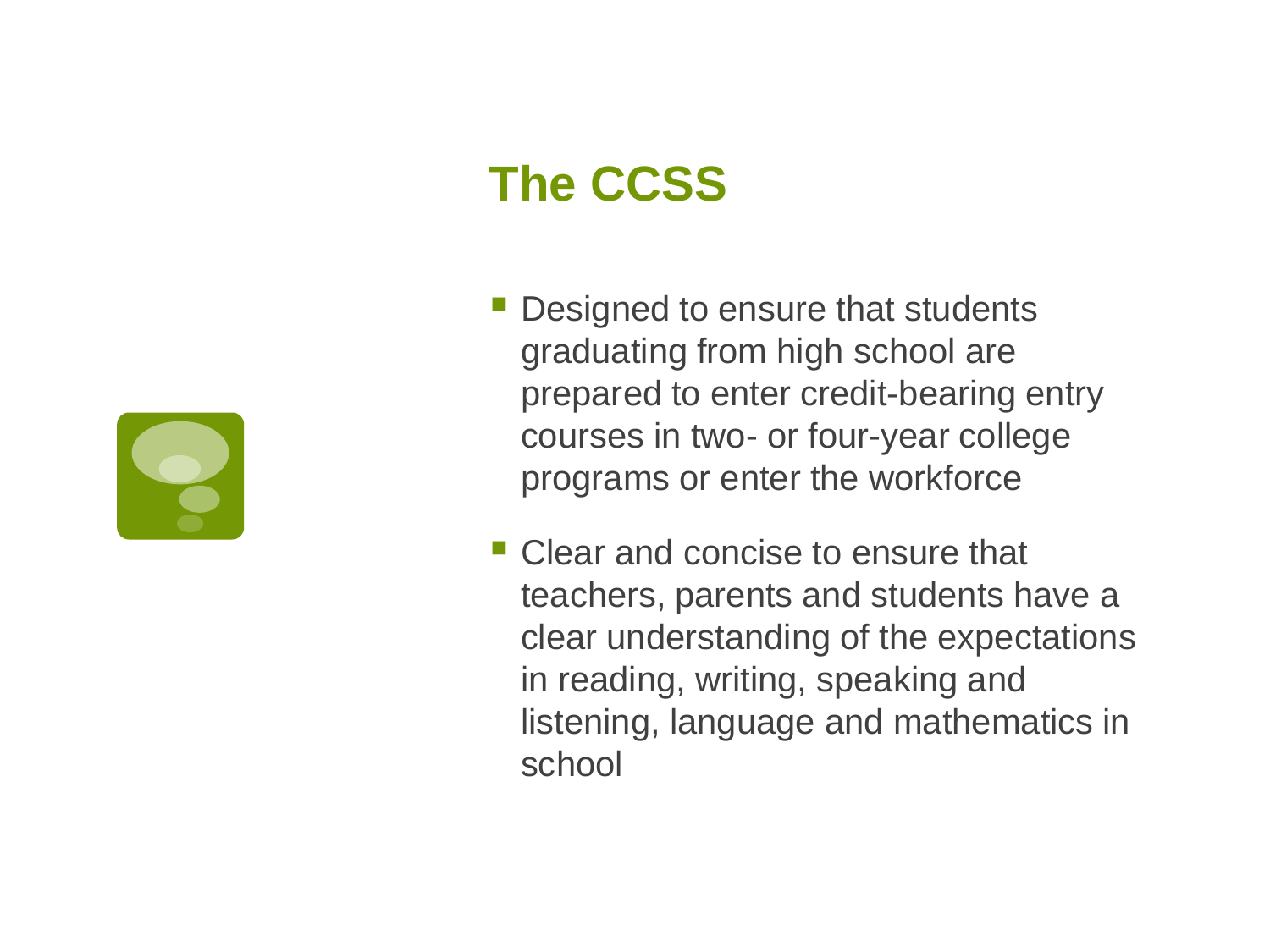

# **The CCSS were developed by the following criteria:**

- **Scholarly research**
- **Surveys on what skills are required of** students entering college and workforce training programs
- Assessment data identifying collegeand career-ready performance
- **Comparisons to standards from high**performing states and nations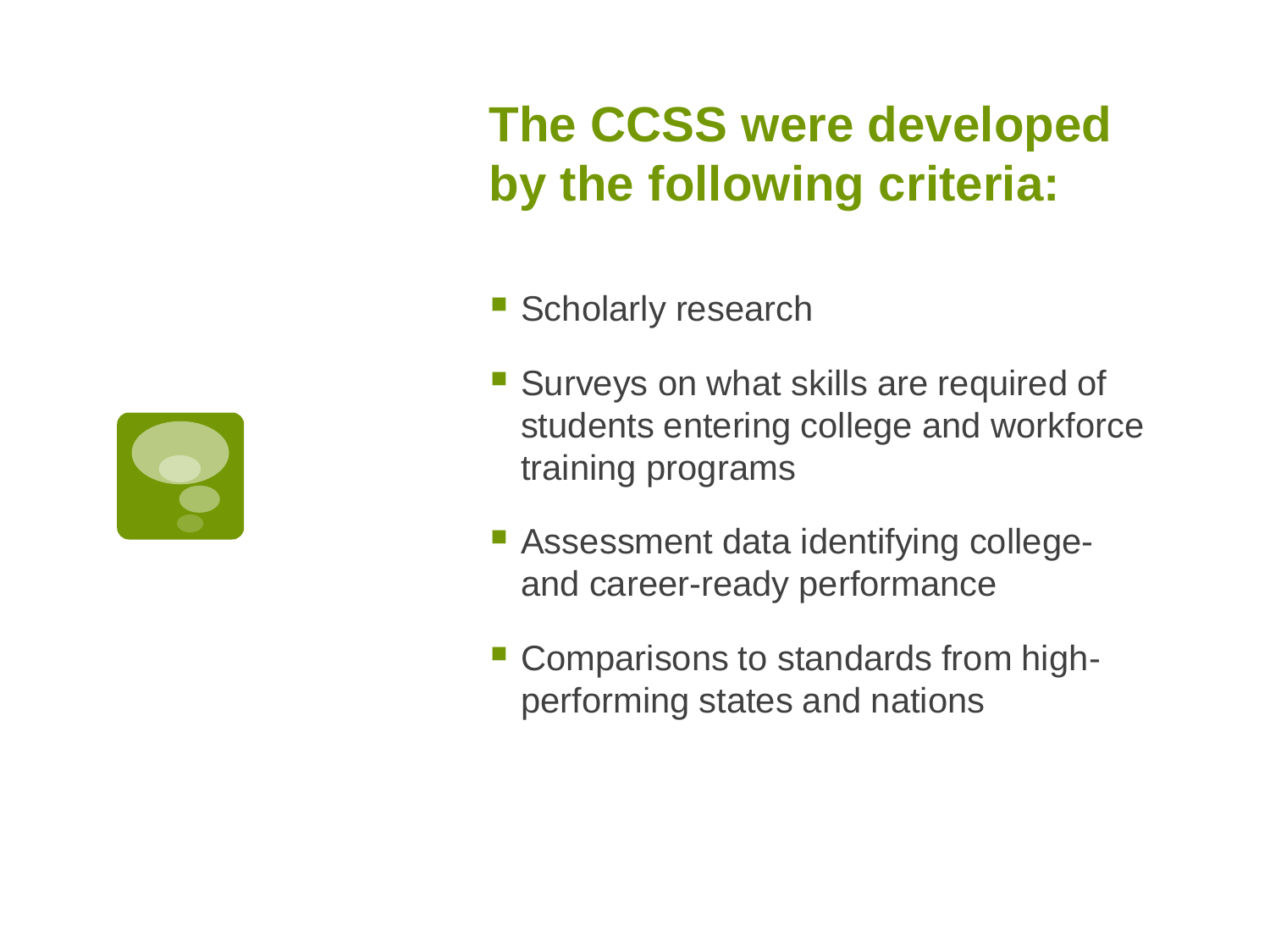

### Criteria (continued)

- National Assessment of Educational Progress (NAEP) frameworks in reading and writing for English language arts
- Findings from Trends in International Mathematics and Science (TIMSS) and other studies concluding that the traditional U.S. mathematics curriculum must become substantially more coherent and focused in order to improve student achievement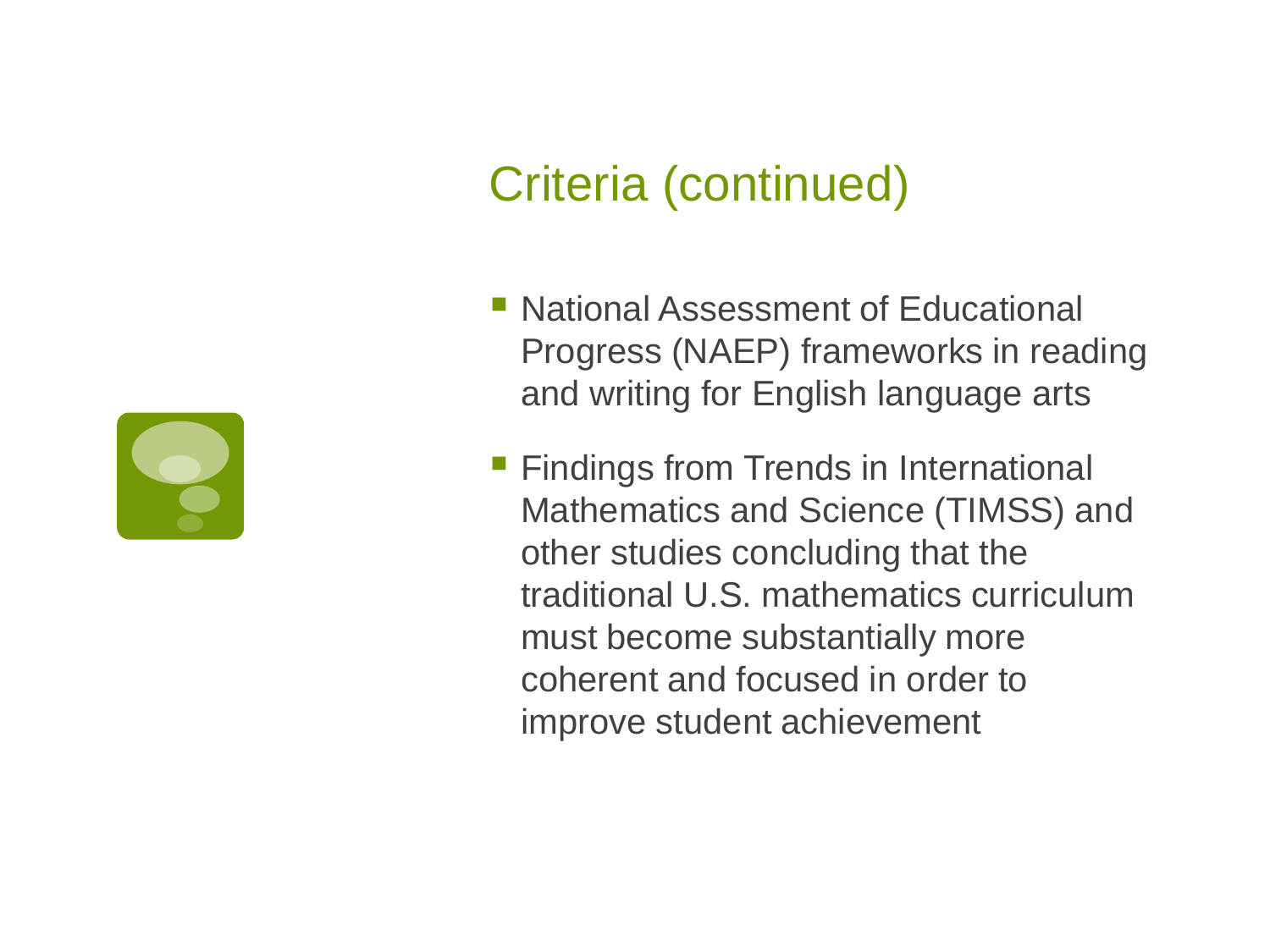# **What criteria guided the development of the CCSS?**

- **Alignment with expectations for college** and career success
- Clarity
- **Consistency across all states**
- Inclusion of content and the application of knowledge through higher-order skills
- Improvement upon current state standards and standards of the topperforming nations
- Reality-based, for effective use in the classroom
- **Evidence and research-based**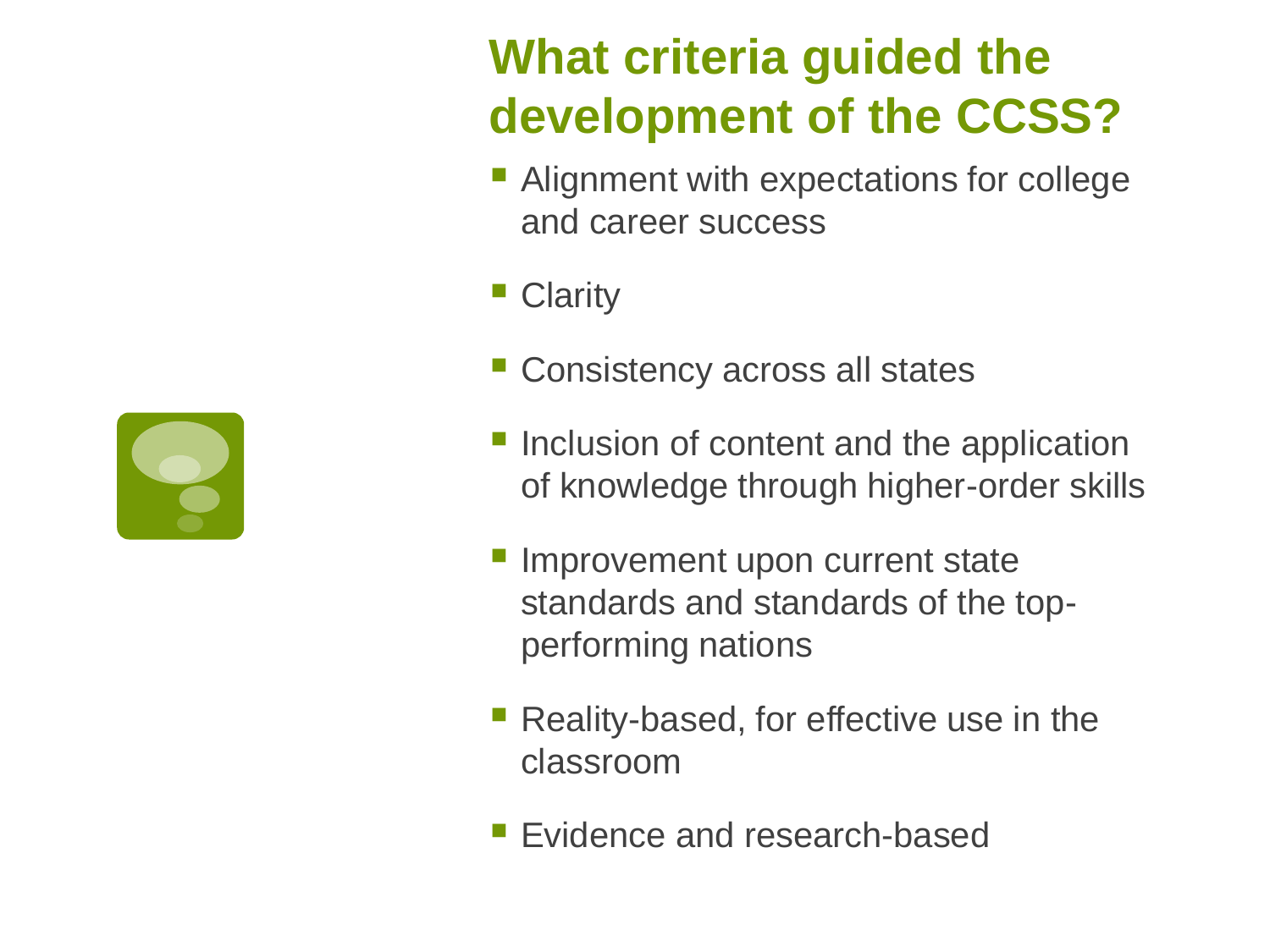# **CCSS Support**



- Council of Chief State School Officers
- **National Governors Association Center**
- Achieve, Inc.
- College Board
- National Association of State Boards of **Education**

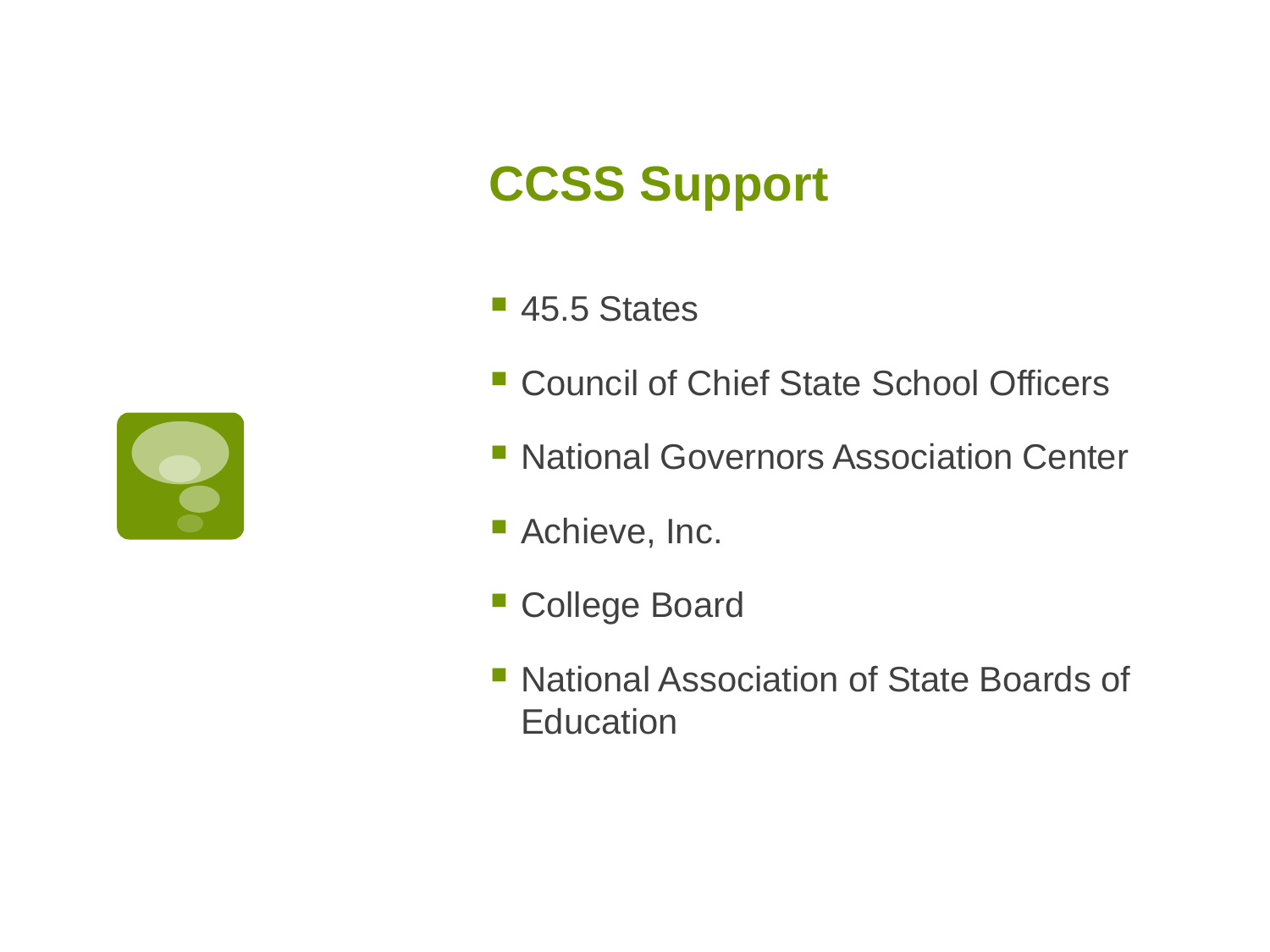# **CCSS Support (continued)**

- **Alliance for Excellent Education**
- **Hunt Institute**
- National Parent Teacher Association
- **State Higher Education Executive Officers**
- **American Association of School Administrators**
- **Business Roundtable**

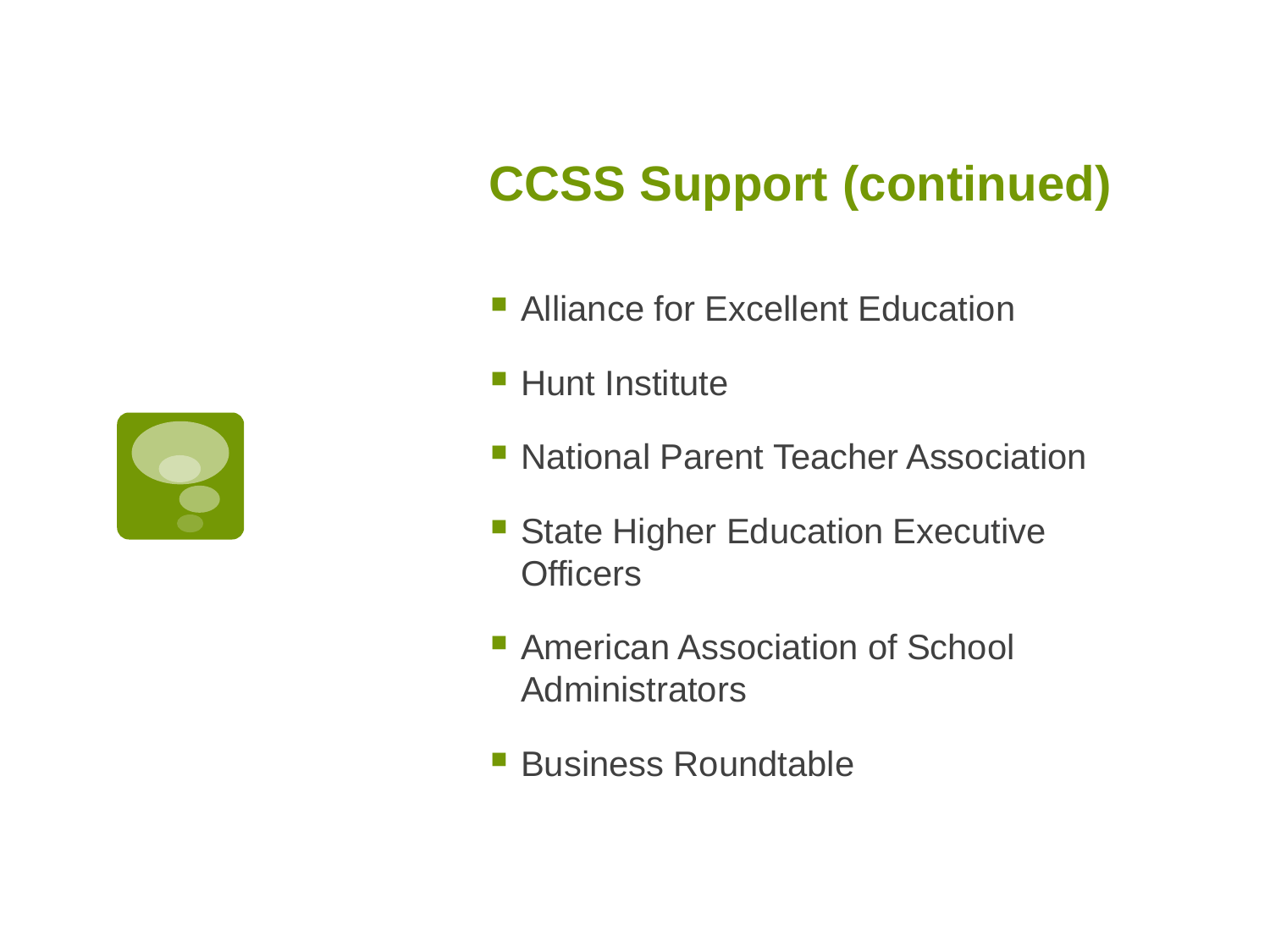# **Why is the CCSS important?**

- Provides a clear set of expectations across the states for teachers, parents and students
- Aligned to the expectations of colleges and careers
- Provides equity for all students
- Provides high expectations for all **students**
- Prepares all students to compete with their peers nationally and internationally

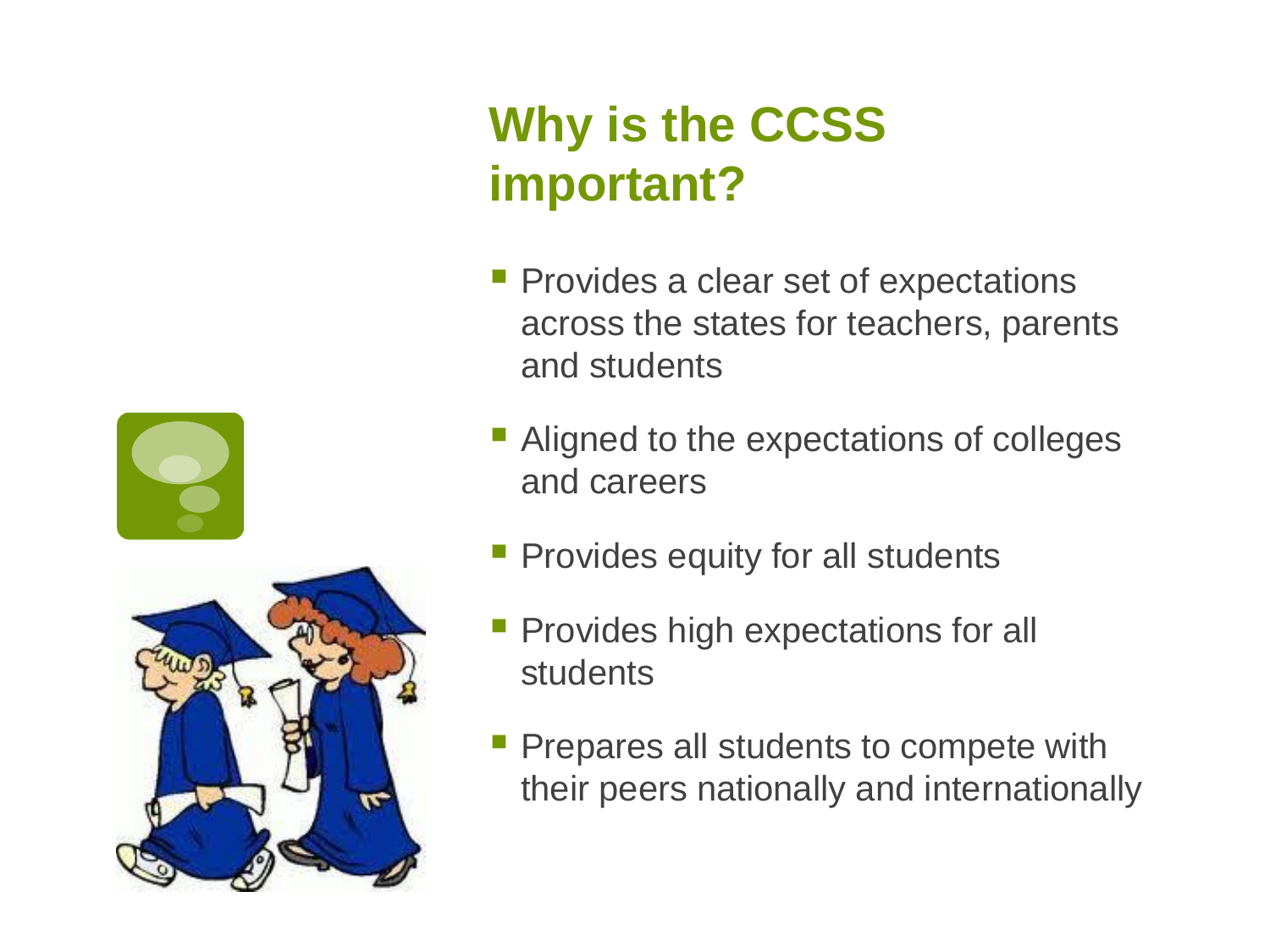# **The CCSS enables collaboration among states.**

- Development of textbooks, digital media and other teaching/learning materials aligned to the CCSS
- Development and implementation of common comprehensive assessment
- Discussion on changes and educator support for teaching to the CCSS

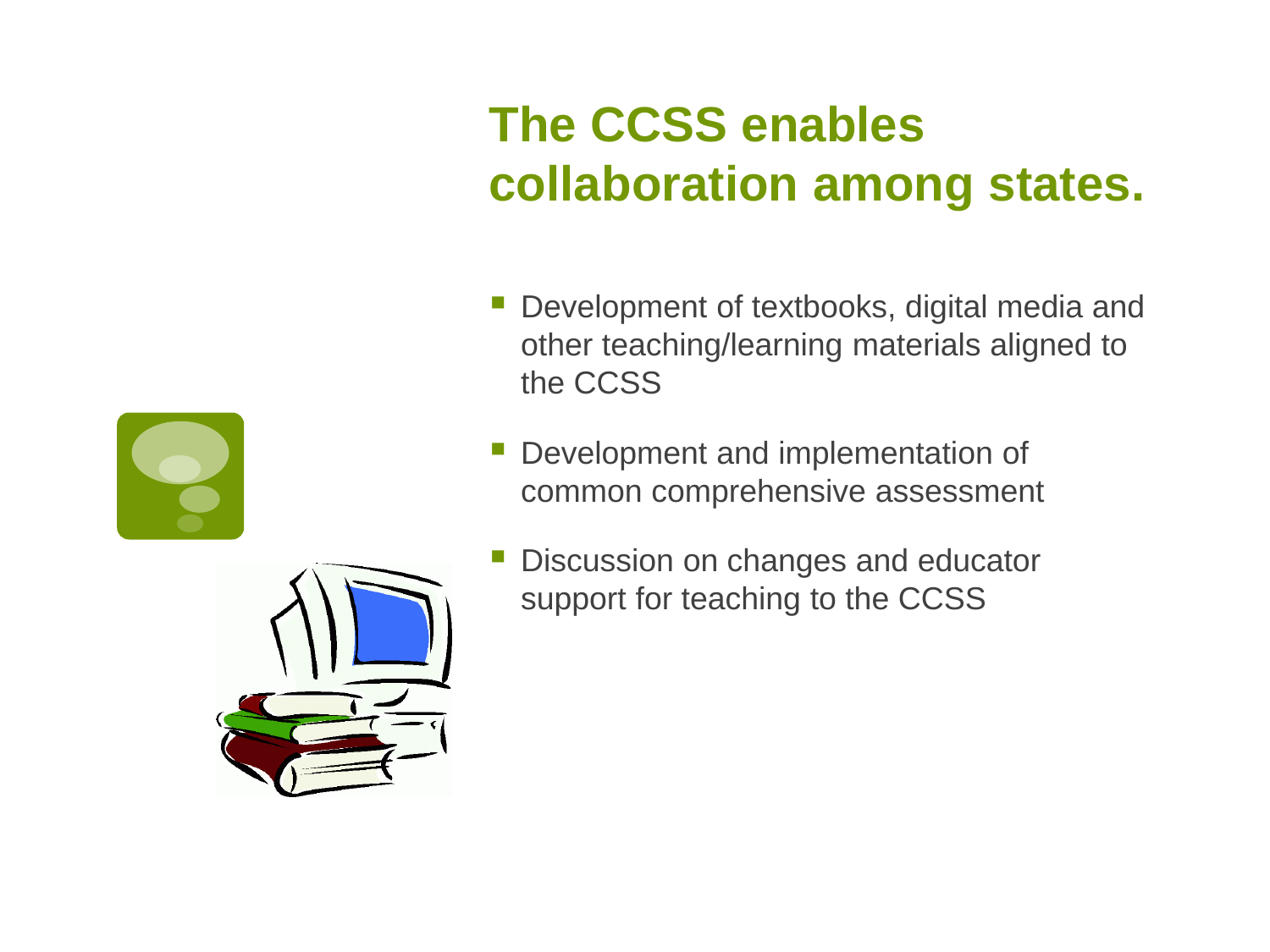# **2013 Phi Delta Kappa/Gallup Poll**

- 38% Have heard of the CCSS
- 45% Public school parents aware of the **CCSS**
- **Almost 50% believe CCSS covers all** subjects
- **Nearly 56% feel the CCSS will make the** U.S. education system less effective or have no effect

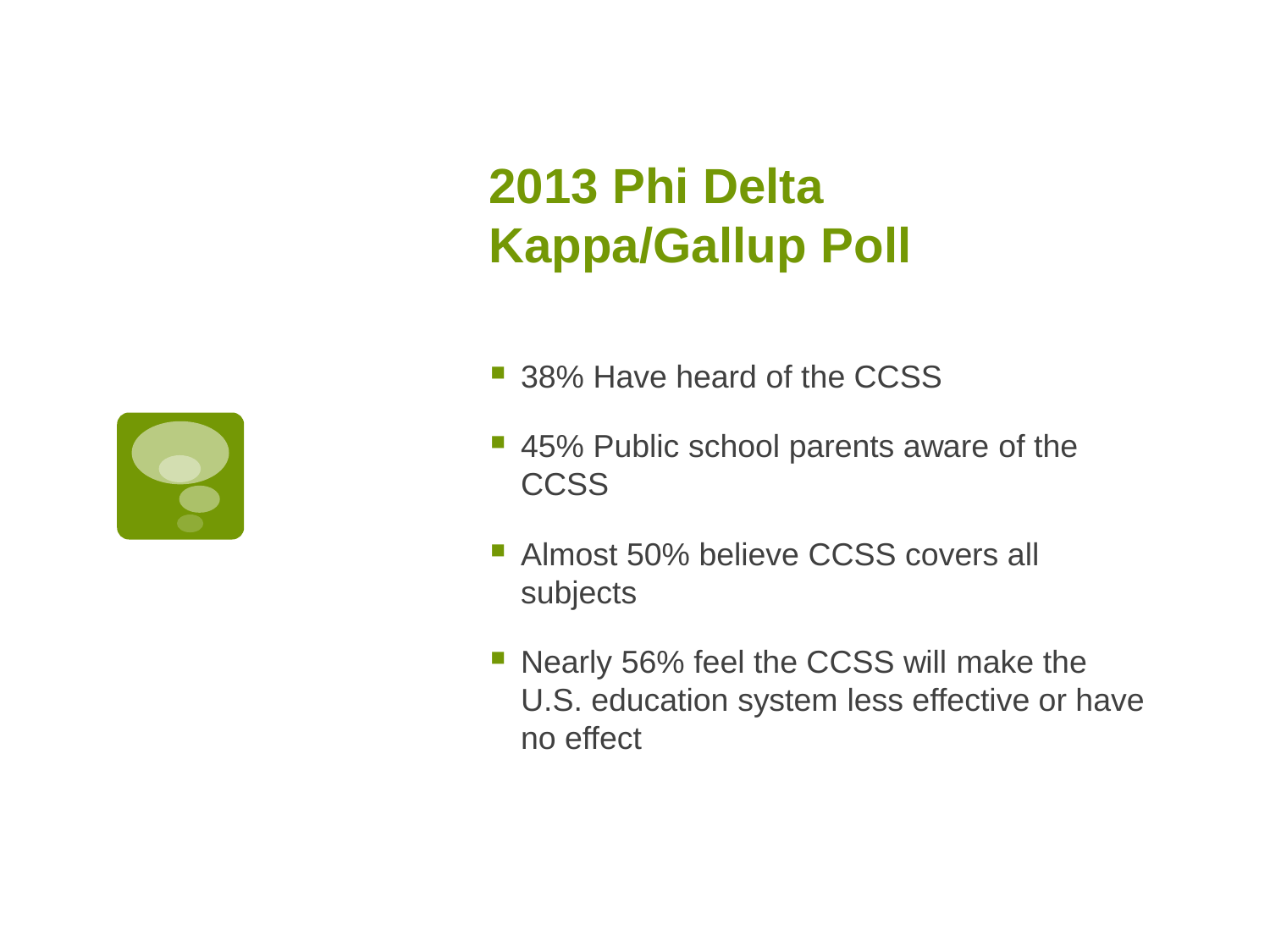# The Common Core:

58% feel "somewhat"<br>mepared for the new standards.

**What Teachers Really Think** 

14% Freel "very"

23% don't feel

## **ABOUT HALF**

are "very" or "somewhat" concerned about finding aligned resources for math, ELA, science and social studies.

# **ONLY 1 in 5**

say their students' parents are aware of the Common Core.

### **TOP CONCERNS**

- . Understanding the standards
- Assessment
- Student engagement
- Lack of professional development

\*Based on a July 2012 WeAreTeachers survey of 540 K-12 teachers.





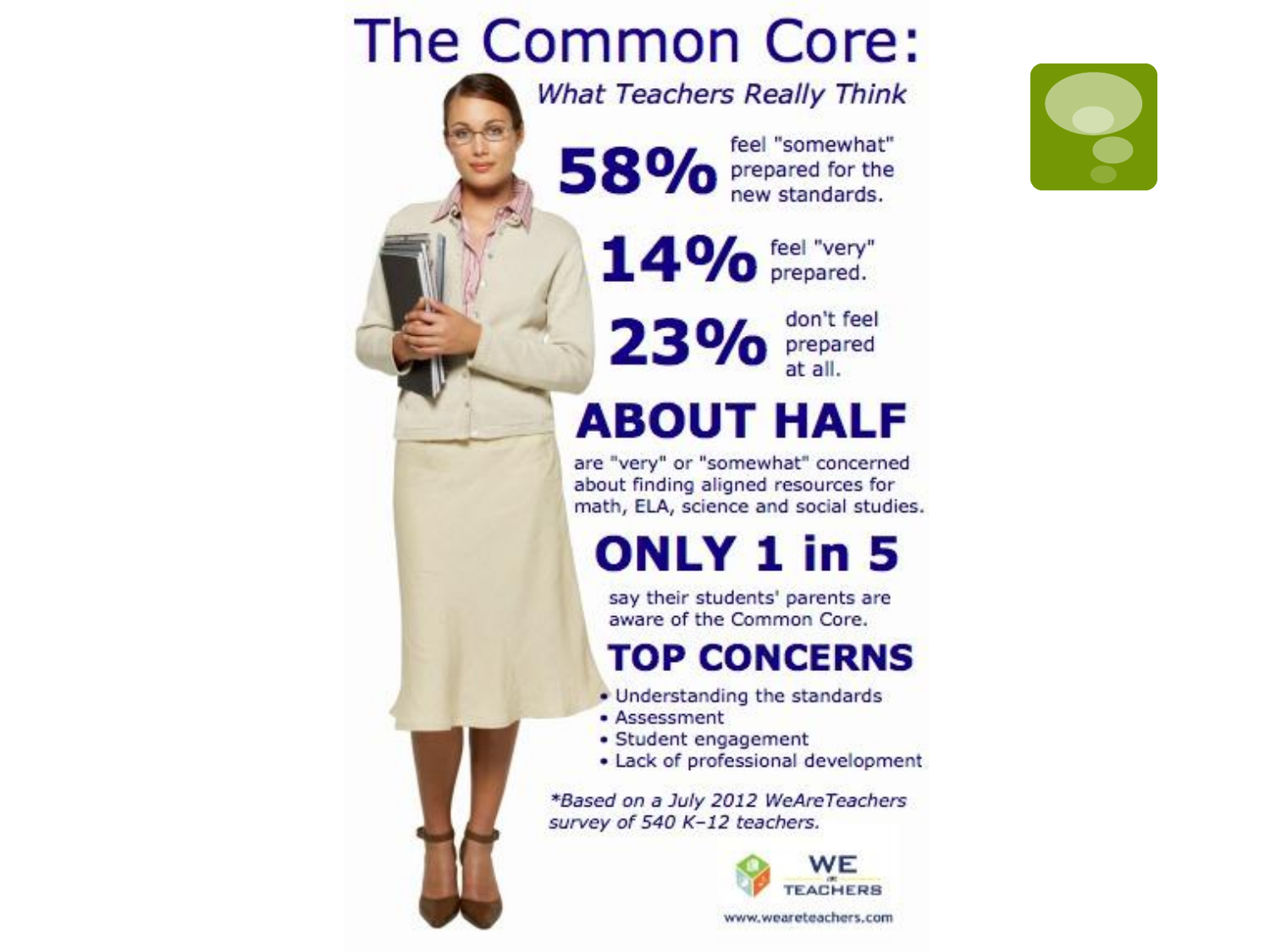# **CCSS is state-led.**



### MYTH/CONFUSION

Some believe that the CCSS is a federal program that takes away the authority of the state to direct education.



- **The CCSS is the result of** U.S. governors determining that revised standards are needed in U.S. schools.
- States collaborated with teachers, researchers and leading experts to design and develop the CCSS.
- States made individual decisions to adopt the CCSS or not to adopt.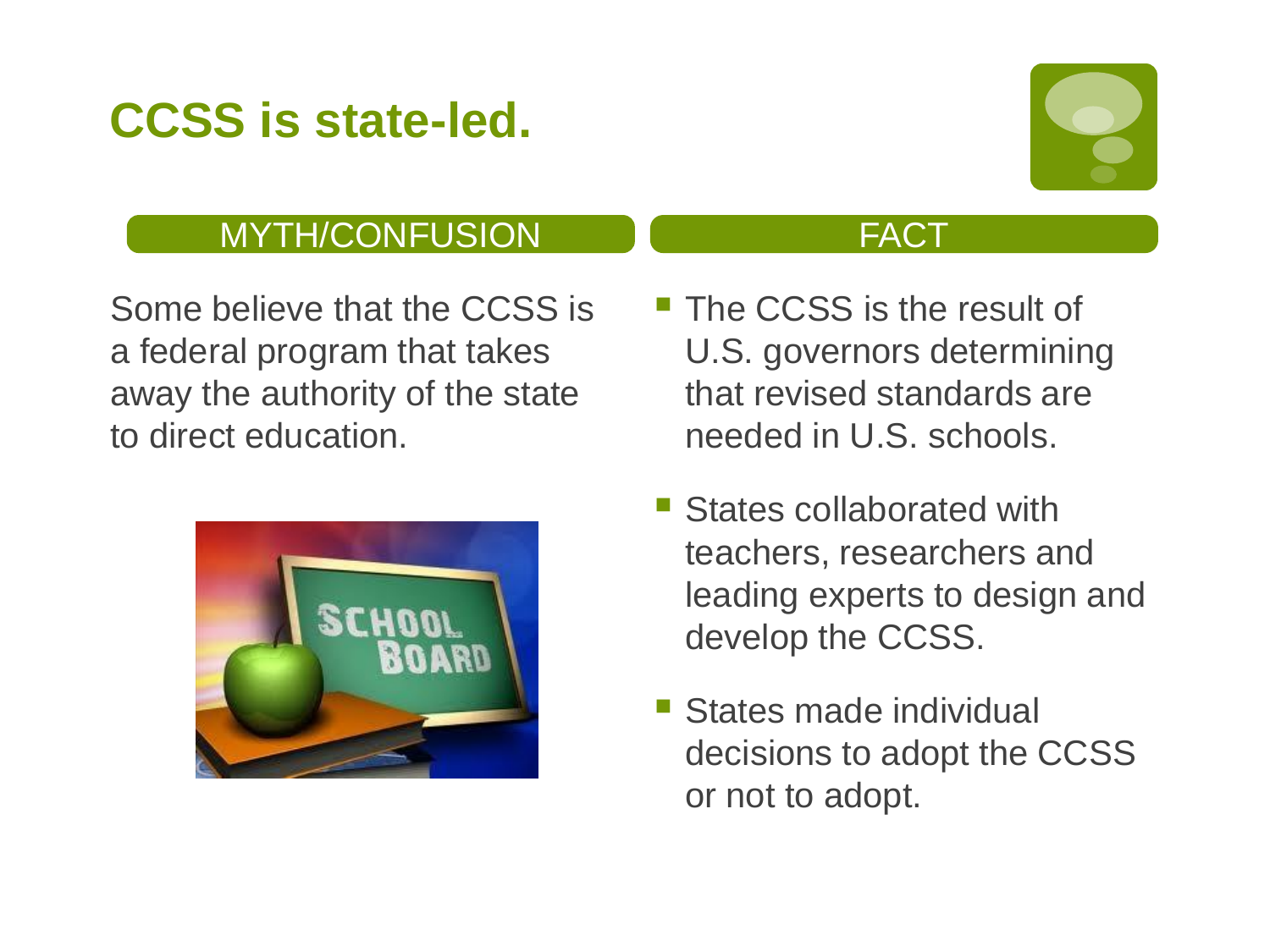

an Stock Photo - csp202918



- The U.S. Department of Education does support the CCSS.
- **There are federal grants available for** implementing the CCSS.
- **The non-public schools are not eligible** for such federal grants.
- Private student information is not provided to the federal government or its agents.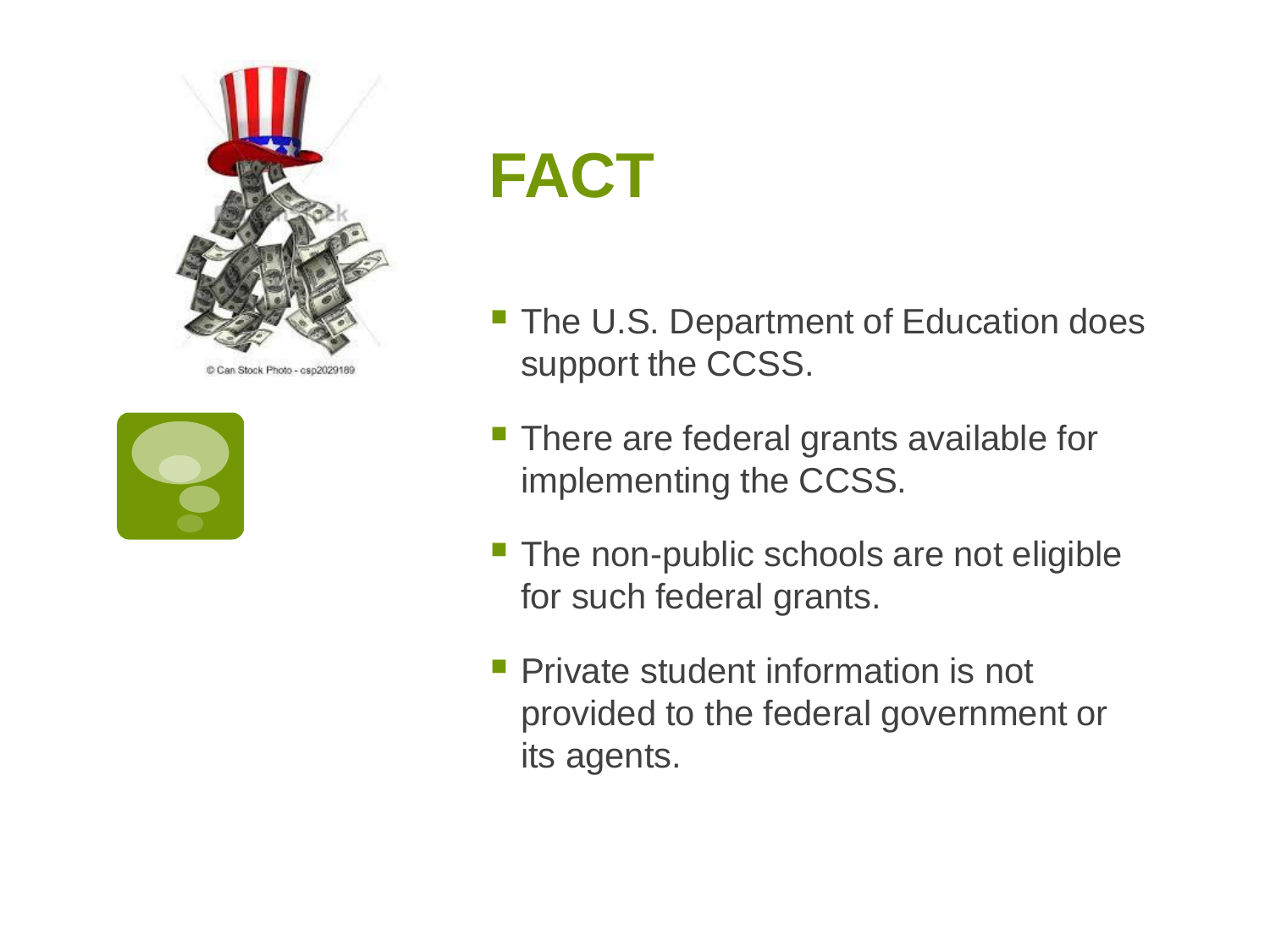#### In the States

Party-line states. He District of Cytanida, four anticrims and the Department of Defense Education factority trans amplair the Esercian Earn State Bandada.



# **45 States have adopted the CCSS**

Some factions in some states may be challenging the CCSS. Some Ohio representatives have introduced a bill challenging the CCSS.



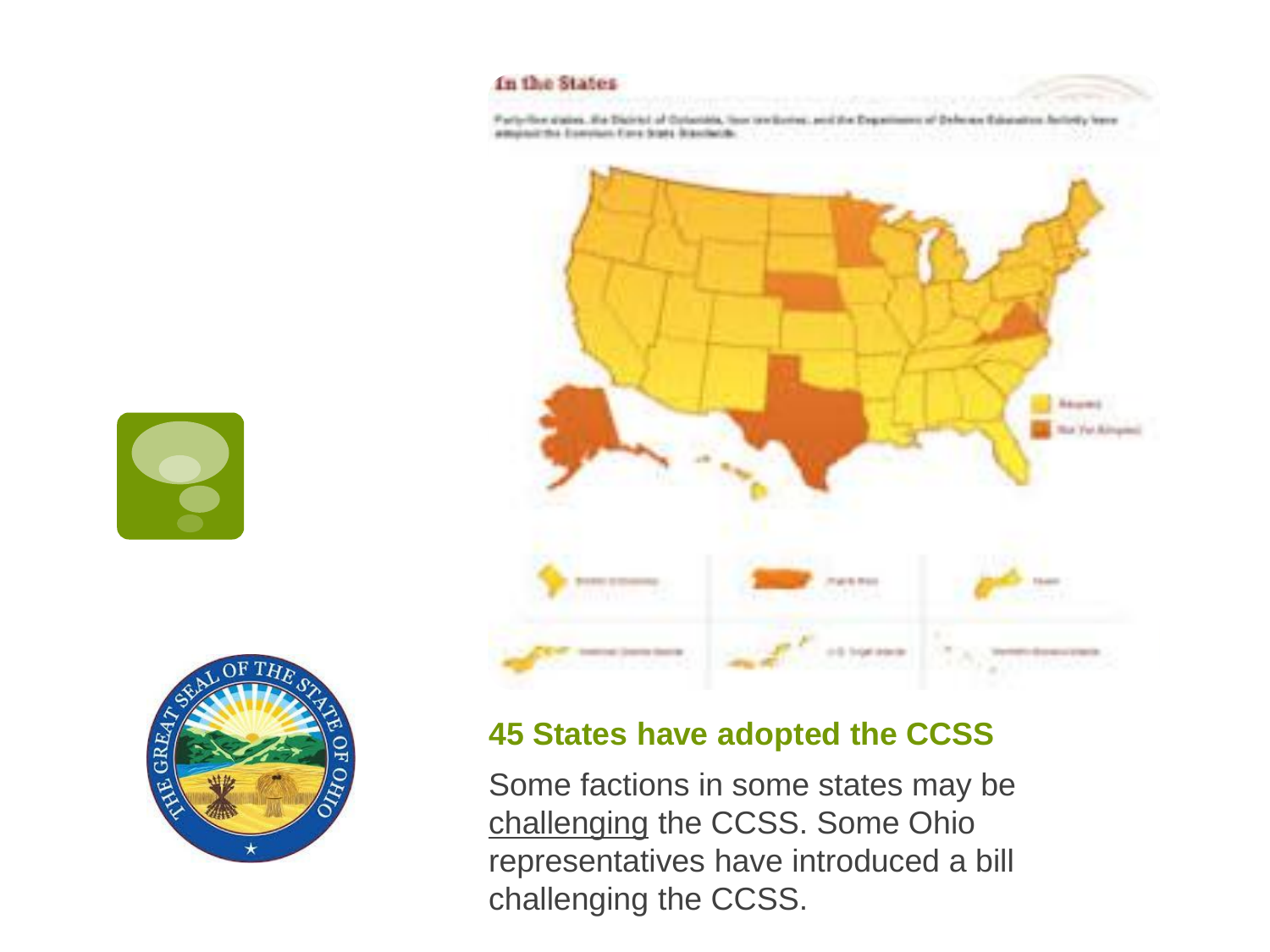- Ohio Adopted the CCSS in 2010.
- **Full implementation is expected in** 2014-2015.
- **The Iowa Test of Basic Skills was** aligned to the CCSS beginning 2011- 2012.
- **The ODE plans to discontinue the Ohio** Achievement Assessment (OAA).

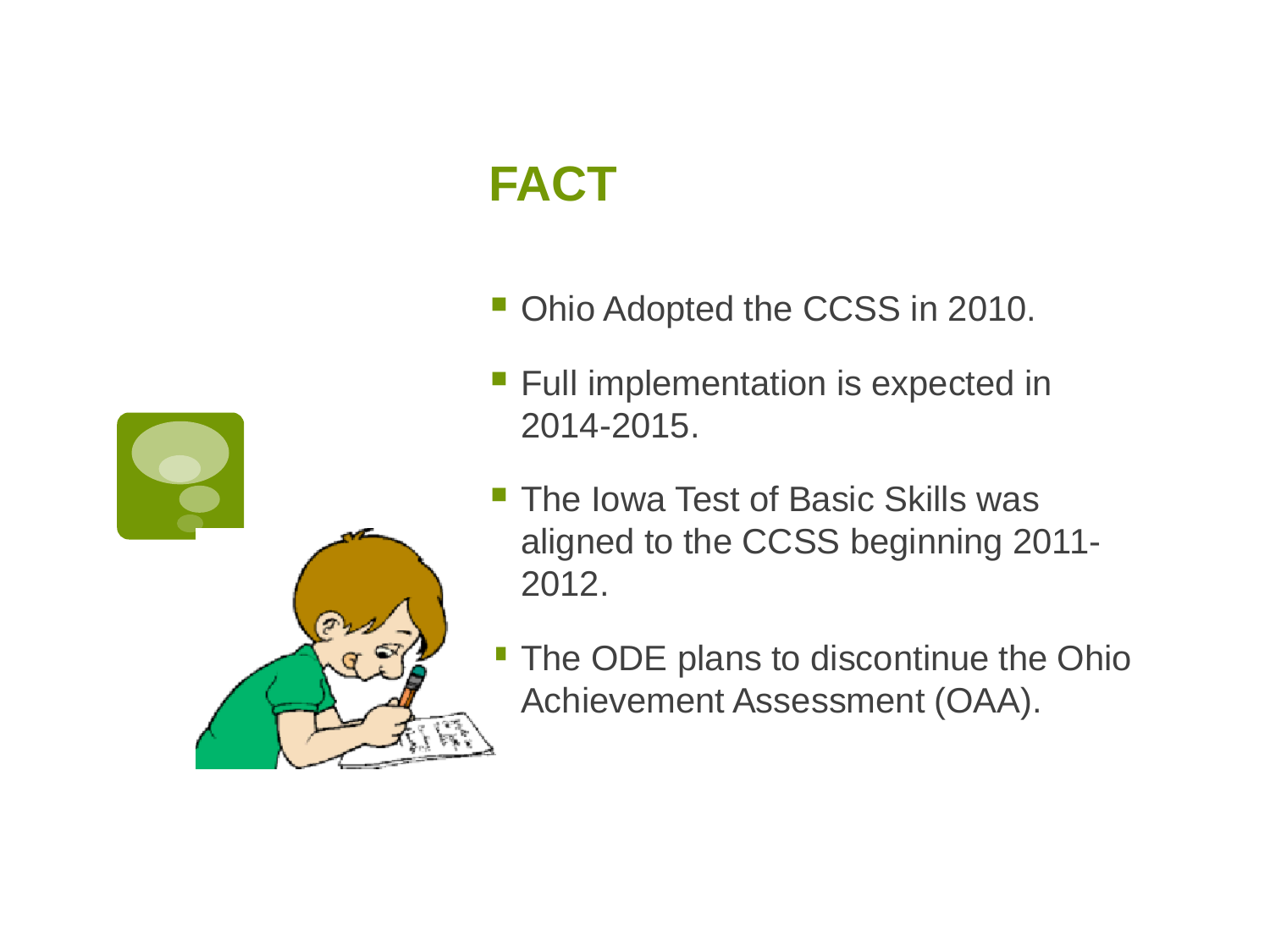- The ODE has joined a consortium with 20 other states to use the Partnership for Assessment of Readiness for College and Careers (PARCC).
- **The testing requirements for the non**public schools have not been announced as of October 2013.
- **The Catholic Conference of Ohio is** representing Ohio Catholic schools in the discussions/debates.

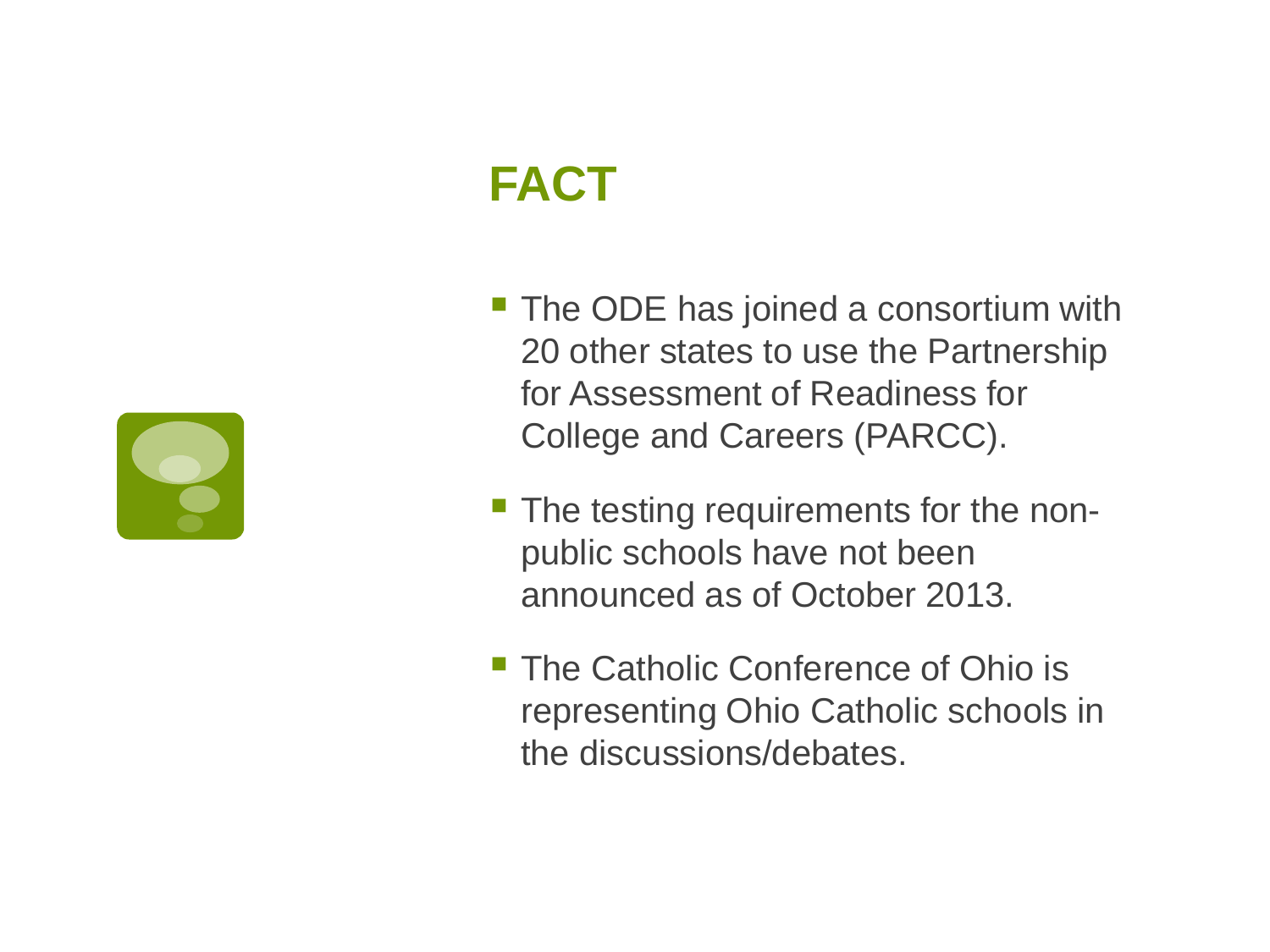# **CCSS and All Subjects**



### MYTH/CONFUSION

Some people believe that the CCSS Initiative has developed standards for all subjects.

- **CCSS Initiative is only** English Language Arts (ELA) and Math.
- **There are no plans for any** other subjects to be added.
- In the future, there may be revisions to ELA and Math.
- **Some states and educational** organizations are revising other subjects with shifts similar to the CCSS for ELA and Math.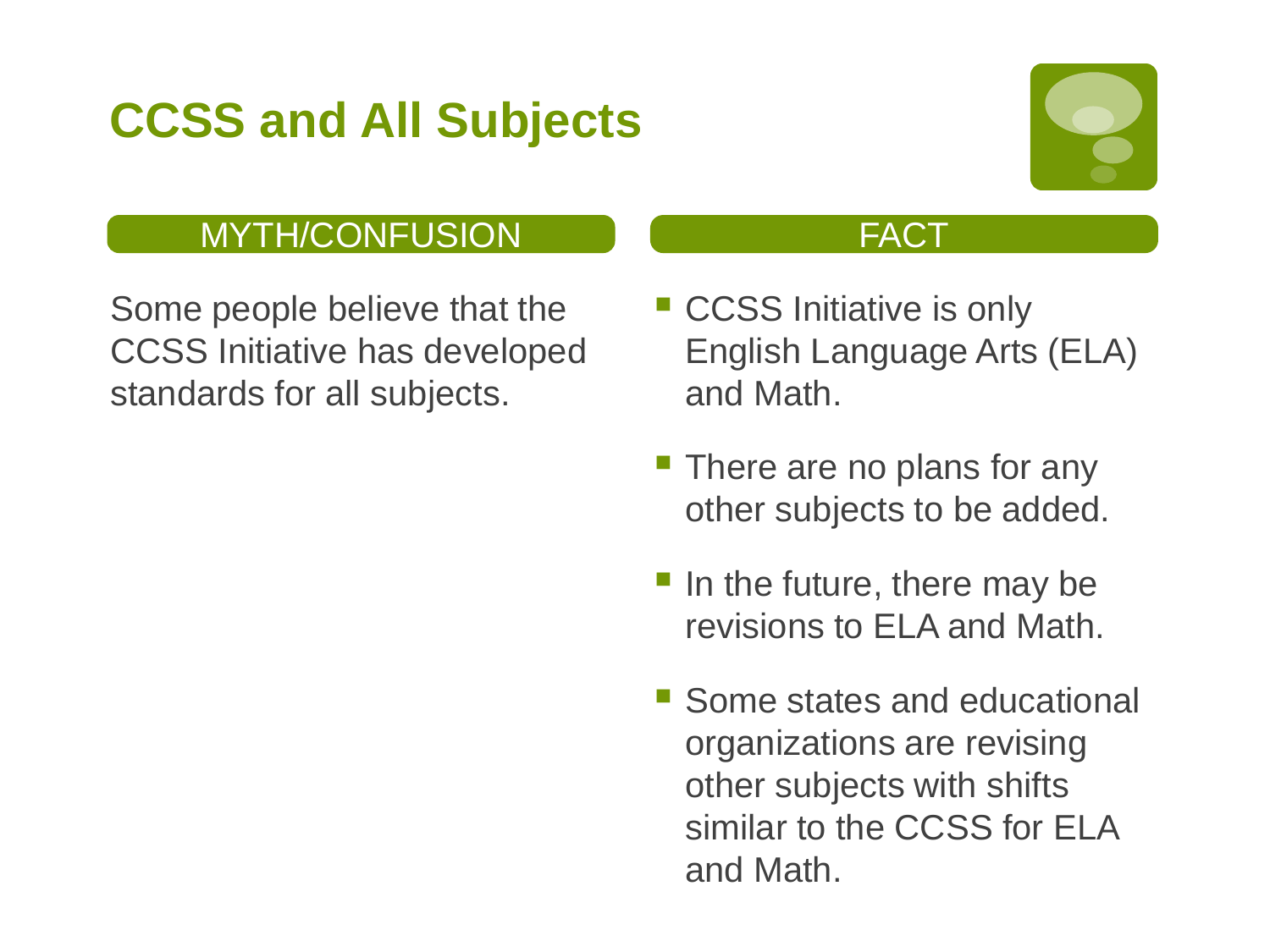





- **The Ohio Department of Education is** developing science and social studies standards that reflect depth of learning and similar shifts as the CCSS.
- **Historically, the Ohio Department of** Education routinely revises academic standards.
- ELA and Math CCSS have relevance to all subject areas across the curriculum.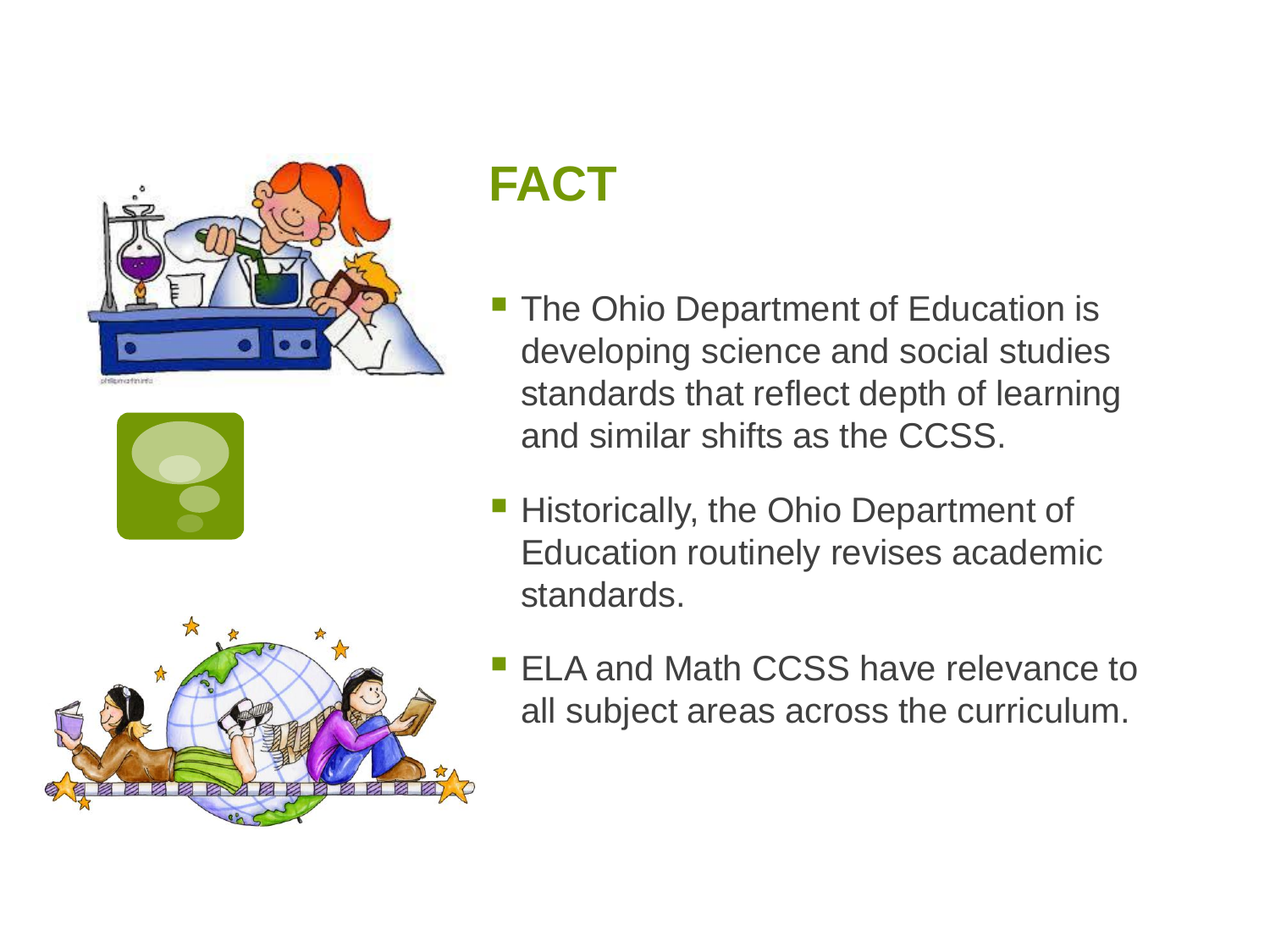



- The Office of Catechetical Formation and Education (OCFE) historically examines the standards developed by the ODE and incorporates them into the curriculum.
- Historically, the OCFE curriculum extends beyond what is indicated by the ODE.
- Historically, the OCFE reviews the curriculum routinely, revising to maintain a challenging and rigorous curriculum infused with Catholic teaching.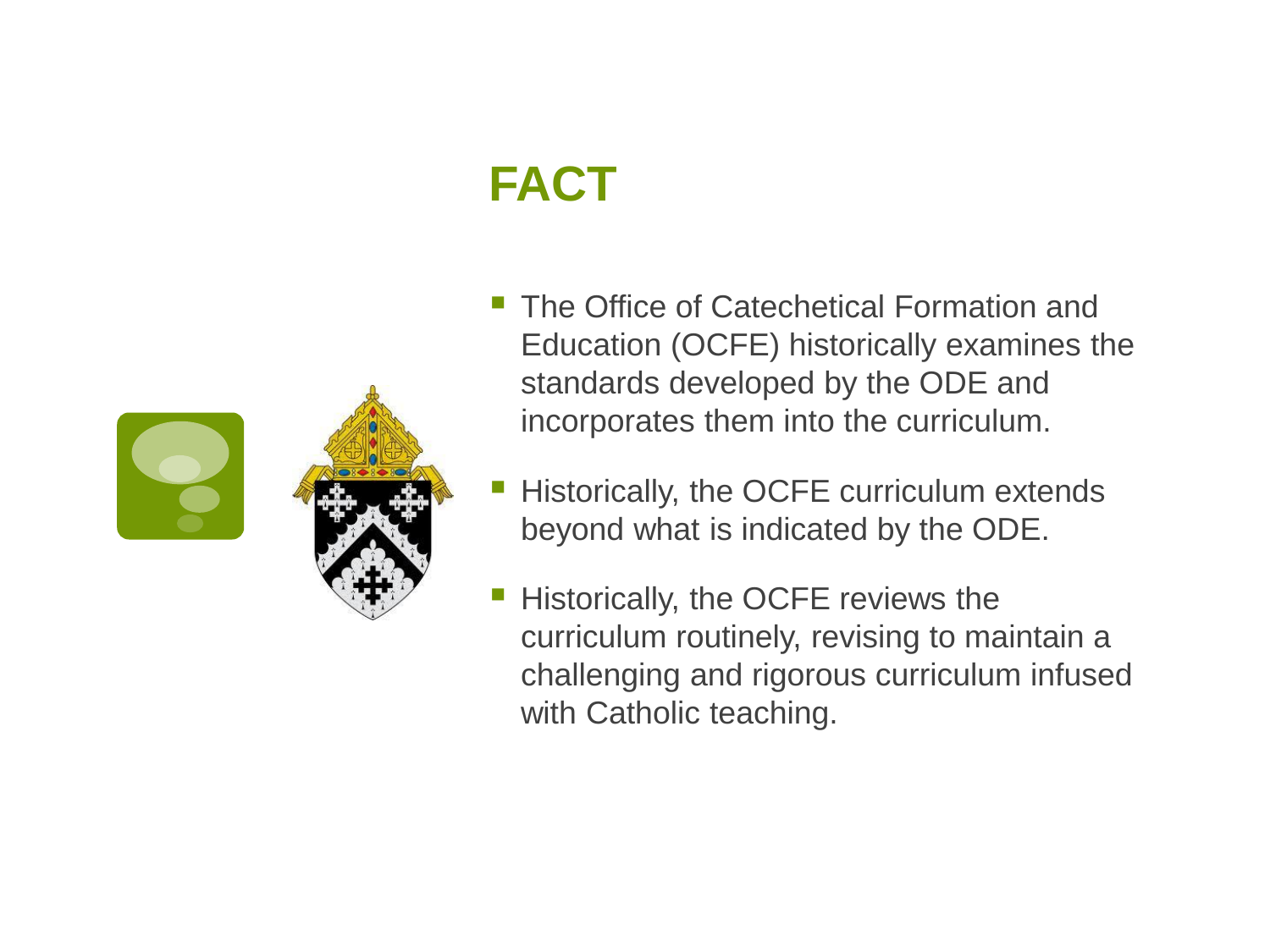- **The Common Core State Standards** were written to guide the curriculum.
- **The Common Core State Standards are** not curriculum.
- Districts use the standards to guide the writing of the curriculum.
- Many districts, including the Cleveland Diocese, extend the curriculum beyond the previous Ohio Academic Content Standards and the current CCSS.

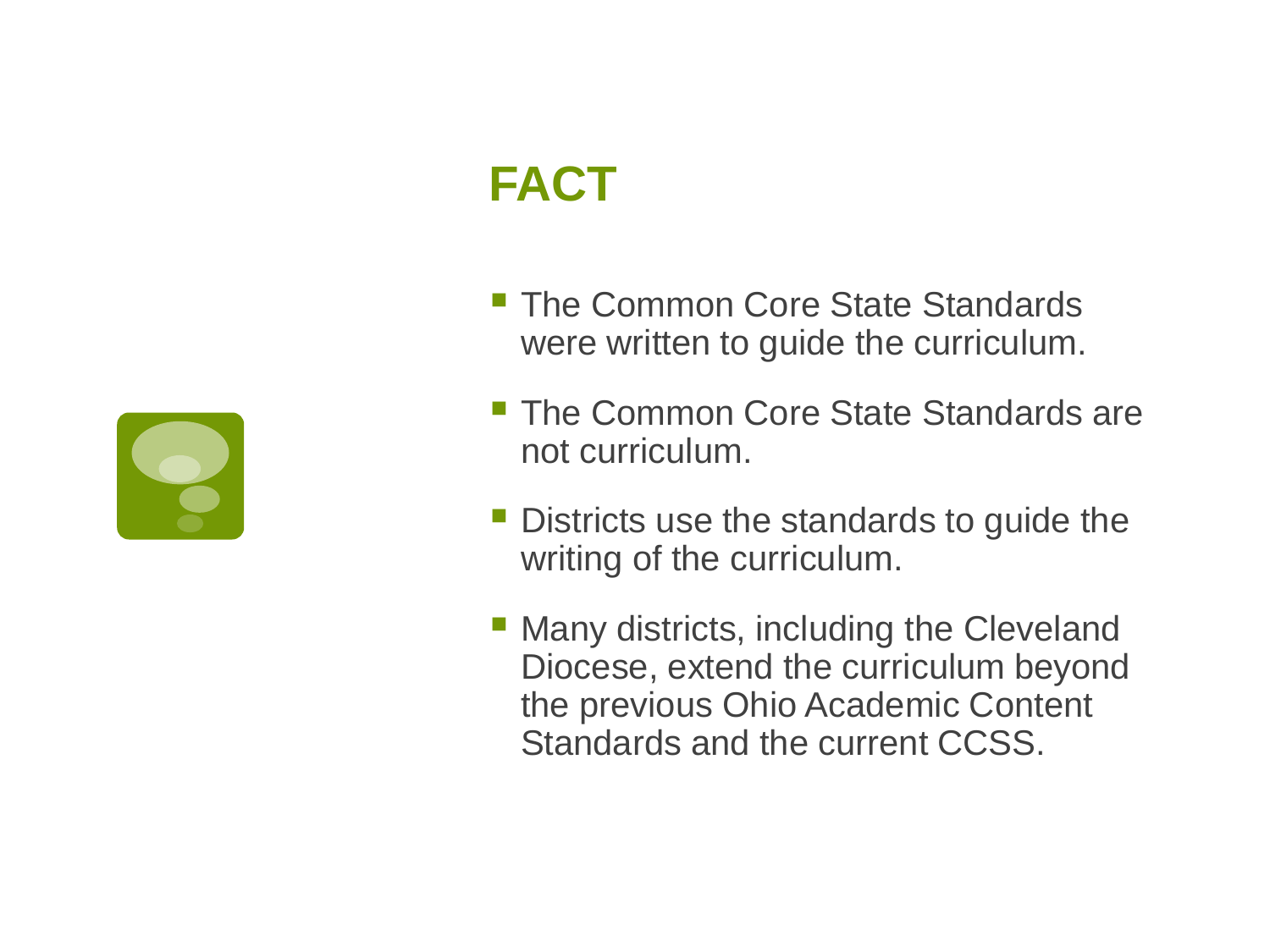# **CCSS and Catholic Teaching**



### MYTH/CONFUSION

Some people believe that the CCSS dictates the content of religion instruction in the Catholic schools.



- Catholic schools teach religion as directed by the Magisterium of the Catholic Church under the guidance of the United States Conference of Catholic Bishops (USCCB) and the local bishop.
- Catholic schools strive to infuse Catholic Church teaching in all subjects.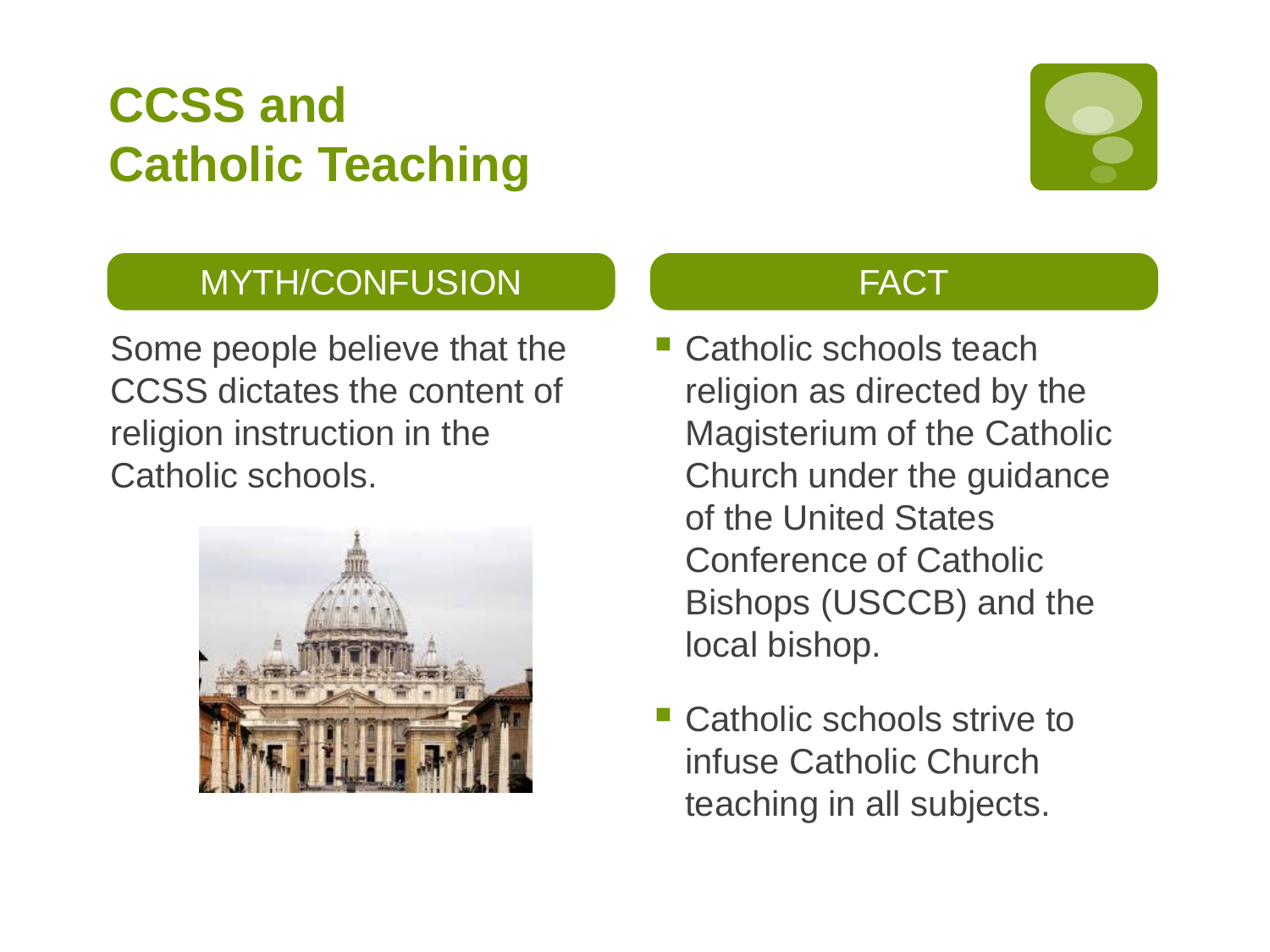# **Religion Instruction**

Religion instruction can be enhanced by applying the skills developed in the CCSS.

- **Reading**
- **Listening**
- **Speaking**
- Writing

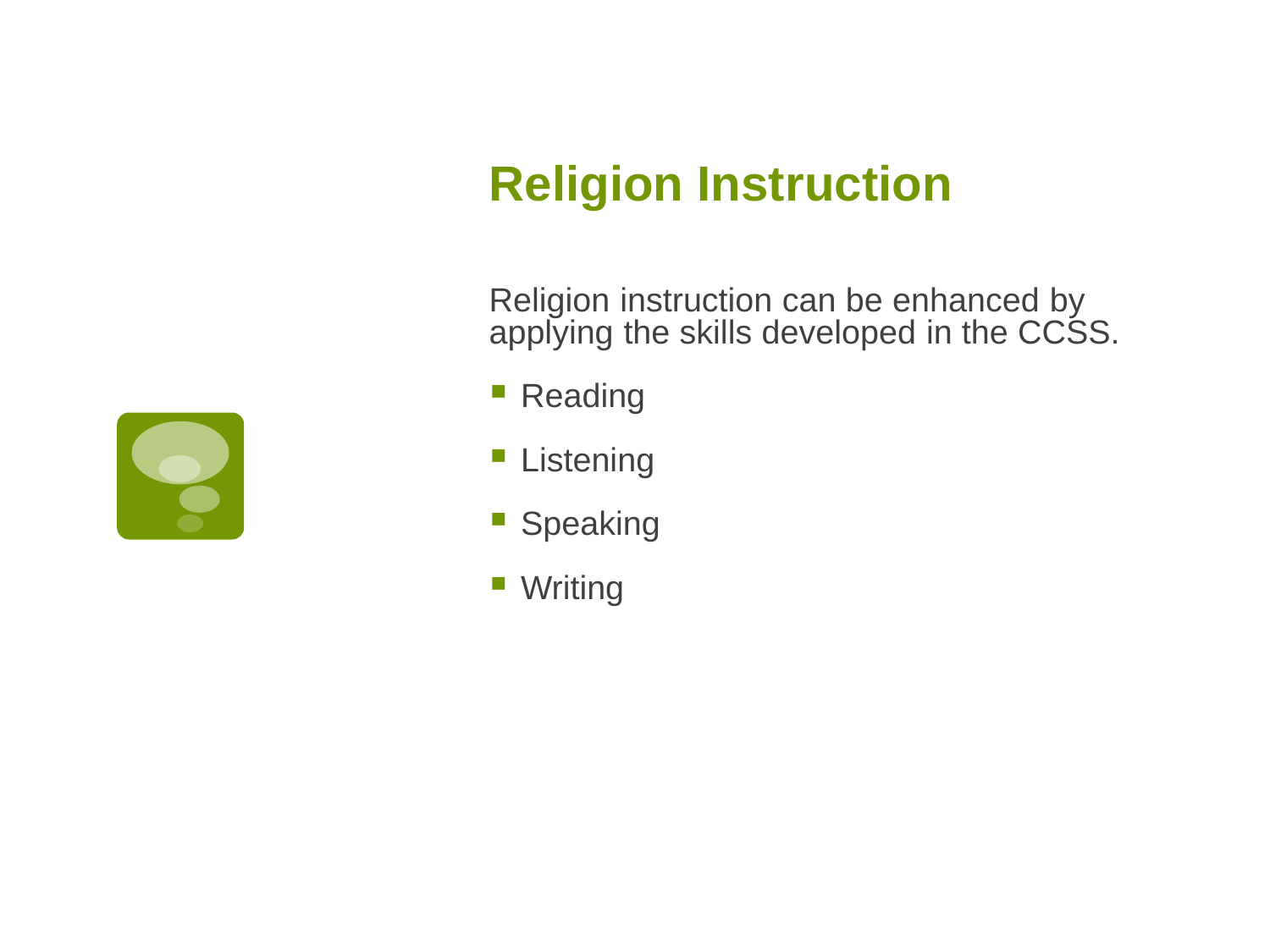# **CCSS EXEMPLARS**



### MYTH/CONFUSION

Some people believe that the exemplars (recommended content selections) are required.



- Exemplars may be recommended by the CCSS, but they are not required.
- Some content, such as America's founding documents, is required.
- Schools/teachers will determine the content selections.
- **Some exemplars may be** inappropriate selections for Catholic schools.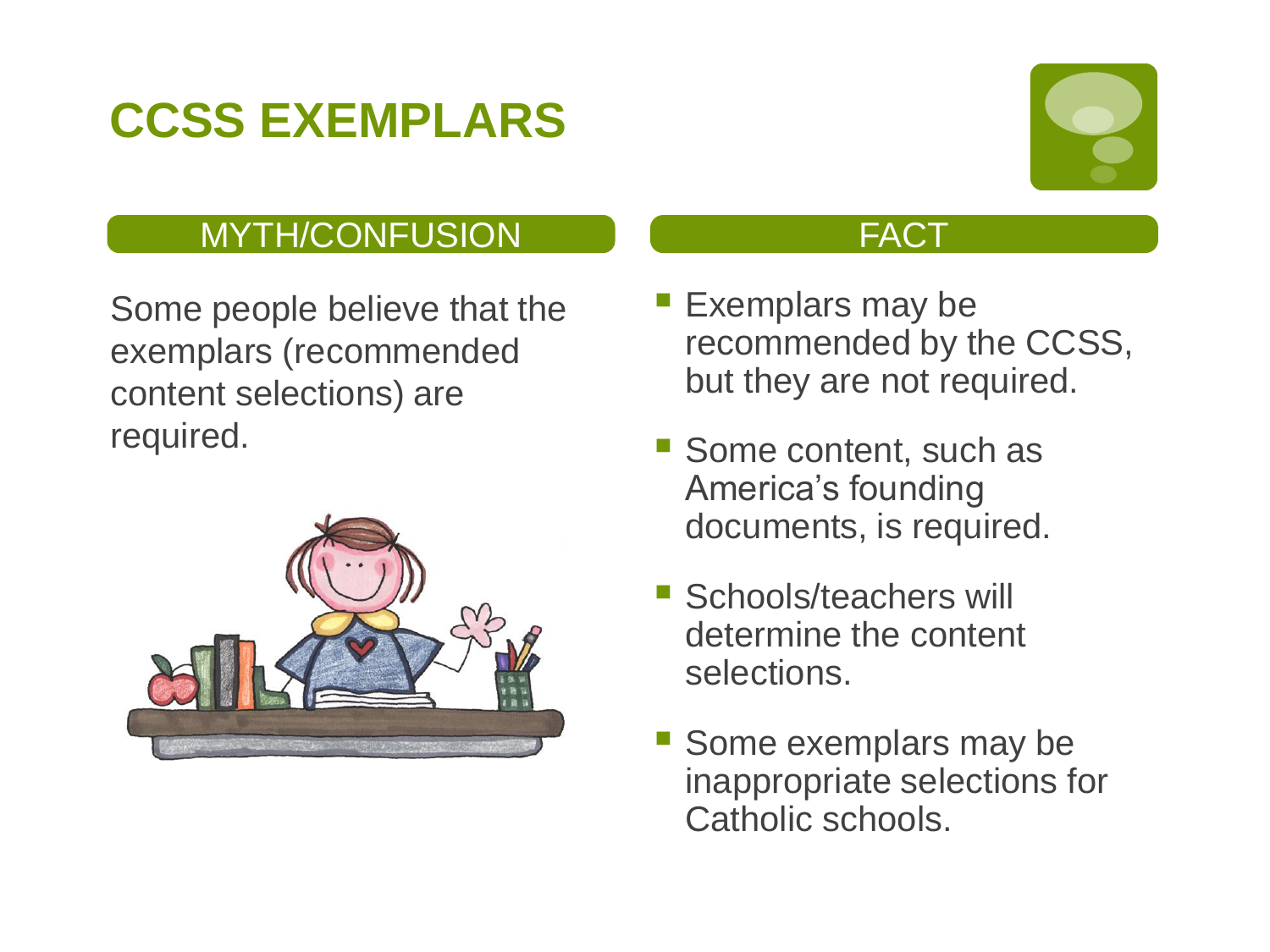# **CCSS and Previous Standards**



### MYTH/CONFUSION

Some people believe that the CCSS disregards all previous standards, including the ones that are in the best interest of student achievement and proven to be successful.

- **The CCSS include best** standards from the states, especially from those states with the highest student achievement records.
- Ohio ranks about 25<sup>th</sup> among the 50 states in student achievement.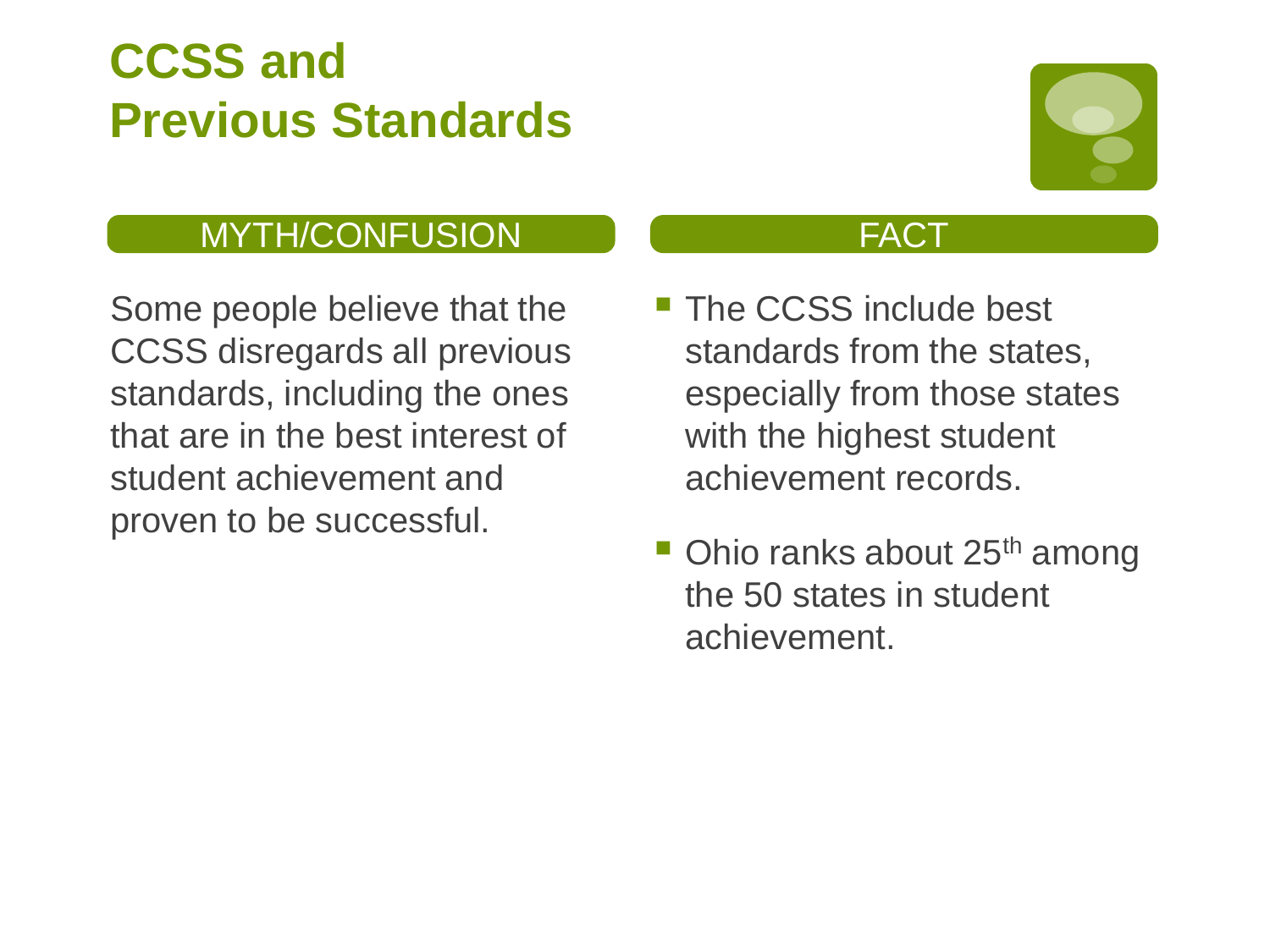# **CCSS and Teaching Practices**



### MYTH/CONFUSION

 $\blacksquare$  Teachers in the Catholic schools are already doing the best practices suggested by the CCSS.

- **Teachers may already be** employing best practices suggested by the CCSS.
- **Research and education** experts have indicated best practices for many years.
- **Some teachers will improve** teaching practices as they incorporate the CCSS into their programs.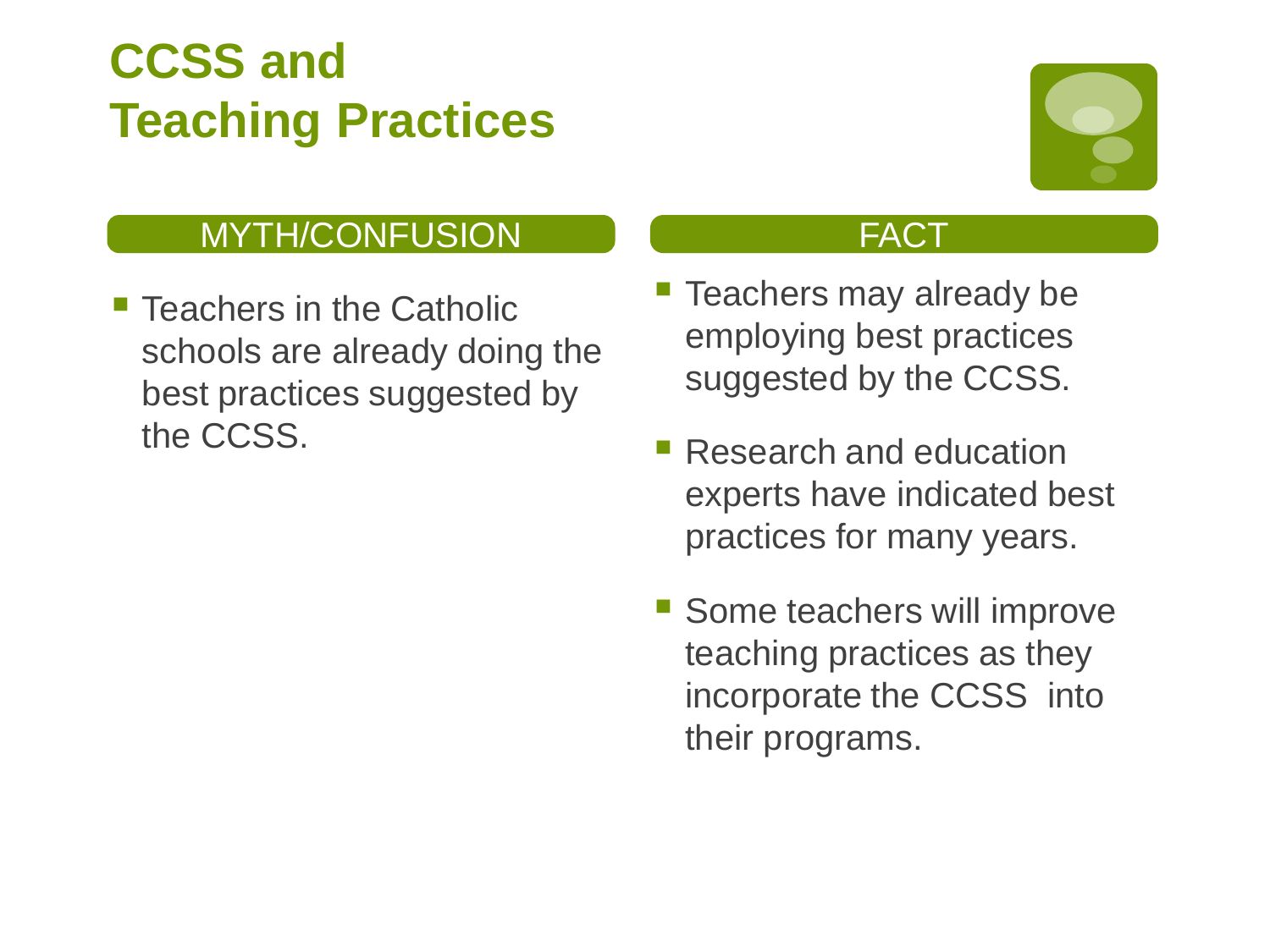# **CCSS and How Teachers Teach**



### MYTH/CONFUSION

The CCSS dictate how teachers teach.



- The CCSS establish what students need to learn, but they do not dictate how teachers should teach.
- **Teachers will continue to** devise lesson plans and tailor instruction to the individual needs of the students in their classrooms.
- **Teachers will continue to use** methods of instruction that are researched best practices.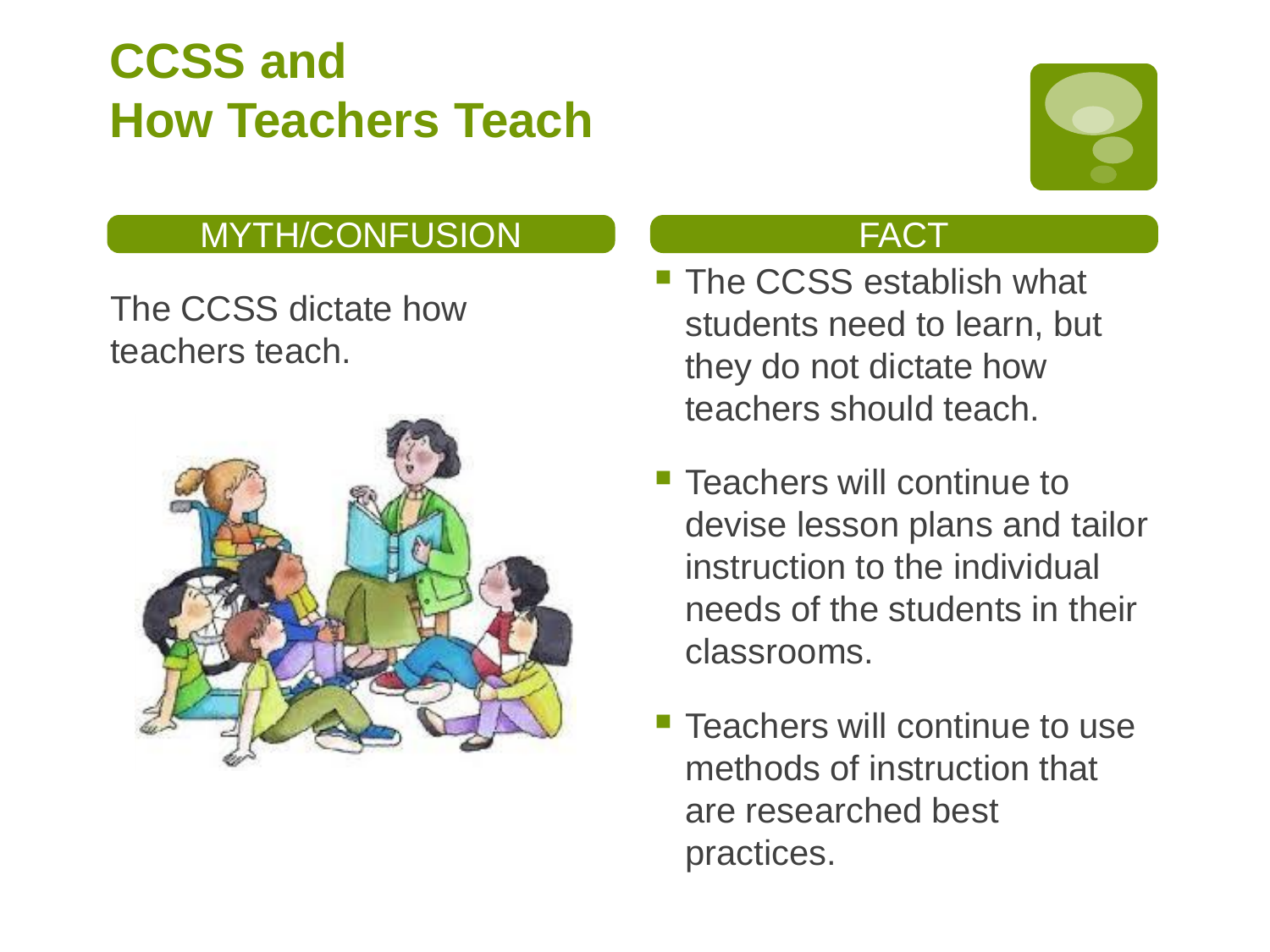# **CCSS and Parents**



### MYTH/CONFUSION

Some educators believe that they should not discuss the CCSS with parents and other community members.



#### **FACT**

Educators are wise to

- **Share with parents and the** community what they learn about the CCSS.
- **Encourage parents and the** community to investigate legitimate CCSS resources ( such as CCSS Initiative, the ODE and the National Parent Teacher Association).
- Solicit support and partnerships with parents and the community.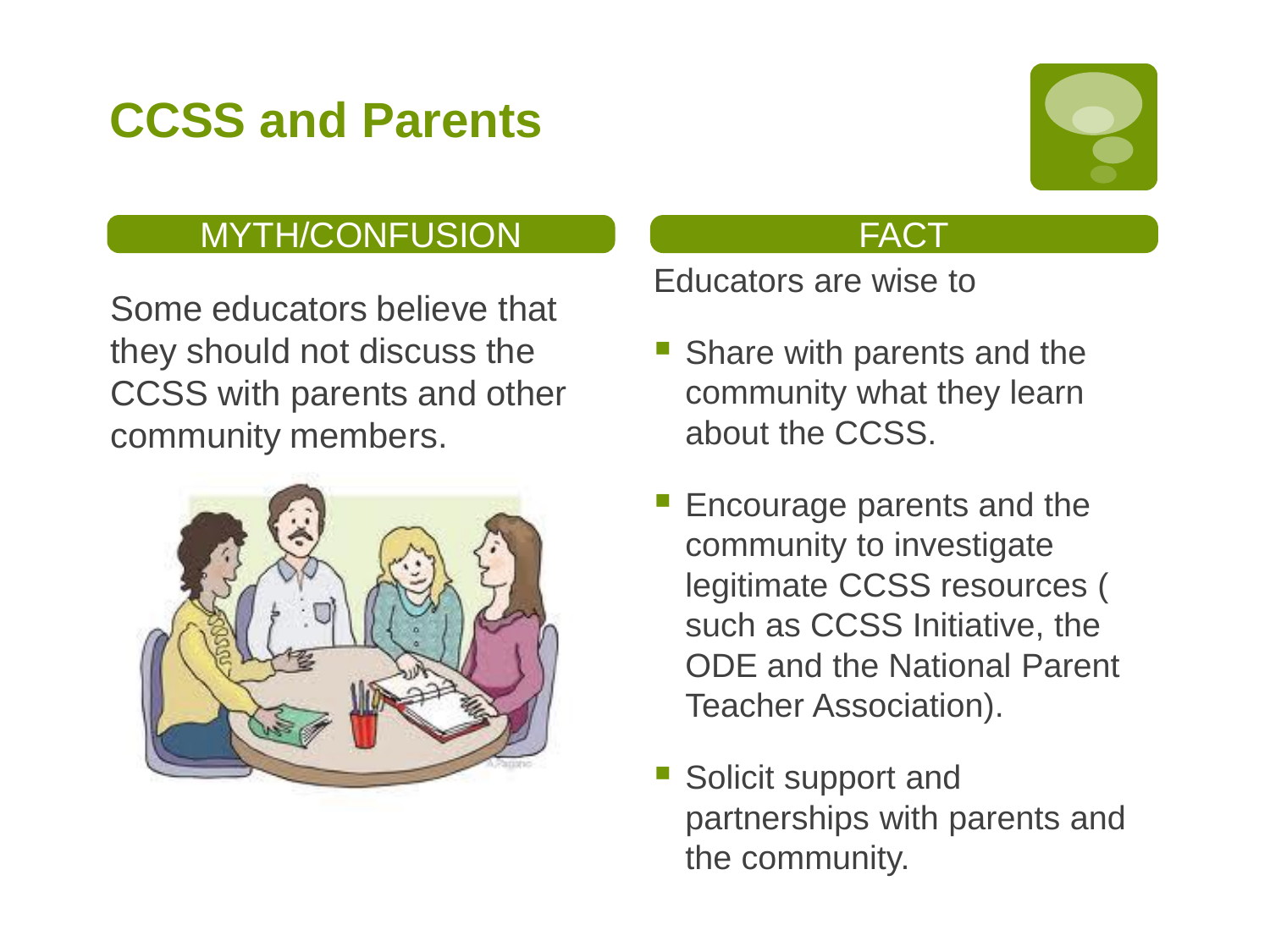# **CCSS and Literature**



### MYTH/CONFUSION

Some people believe that informational text will replace the literature in the classroom.



- **Literature will continue to be** an integral part of the curriculum, especially in the ELA classroom.
- **The study of how to** comprehend and write informational text will increase, particularly in subjects such as science and social studies.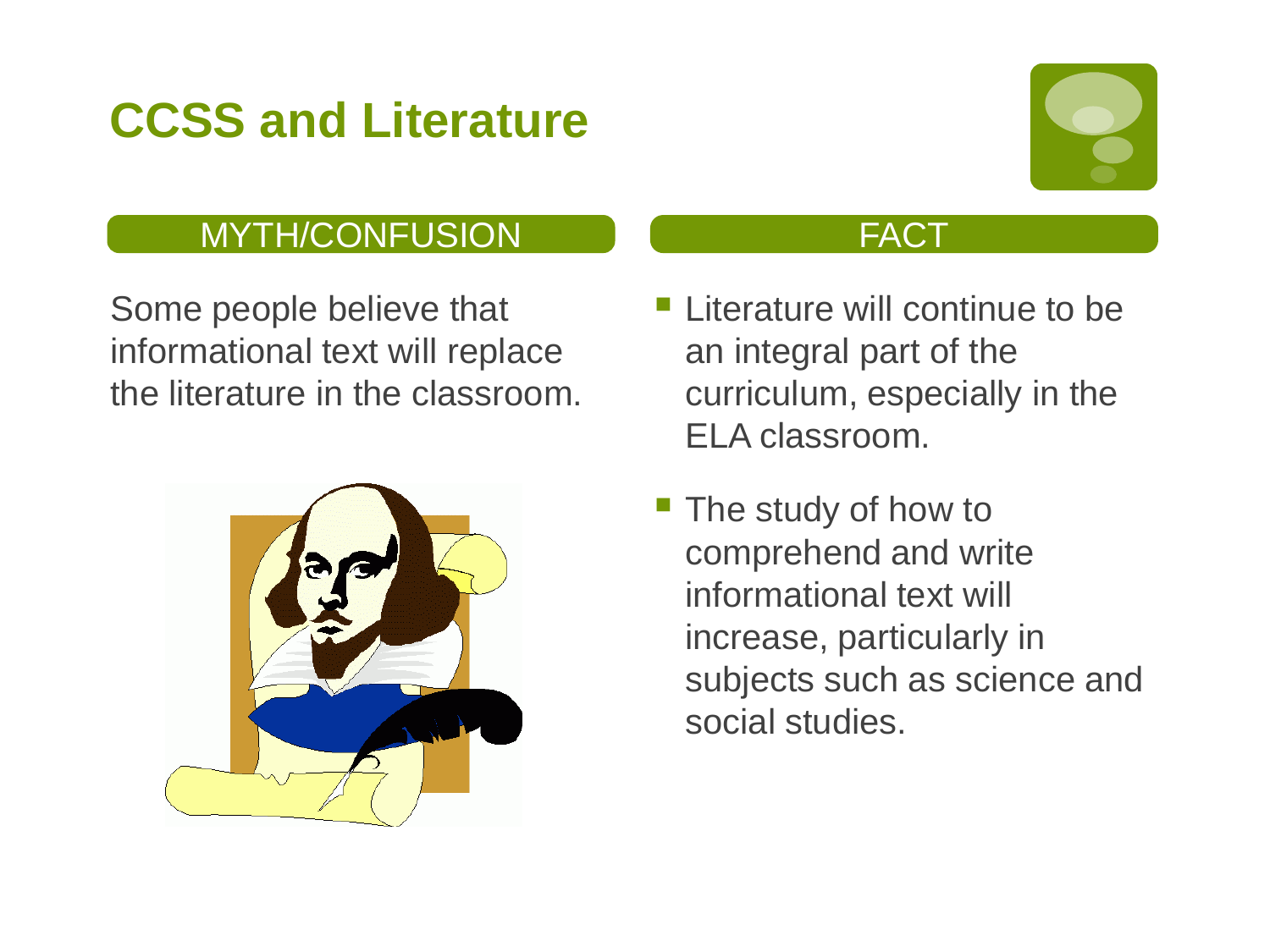# **ELA Standards for Reading**

- **Use reading skills to understand key** ideas and details
- **Use reading skills to understand craft** and structure
- **Use reading skills to understand** integration of knowledge and ideas
- Expand range of reading and increase level of comprehension of complex text



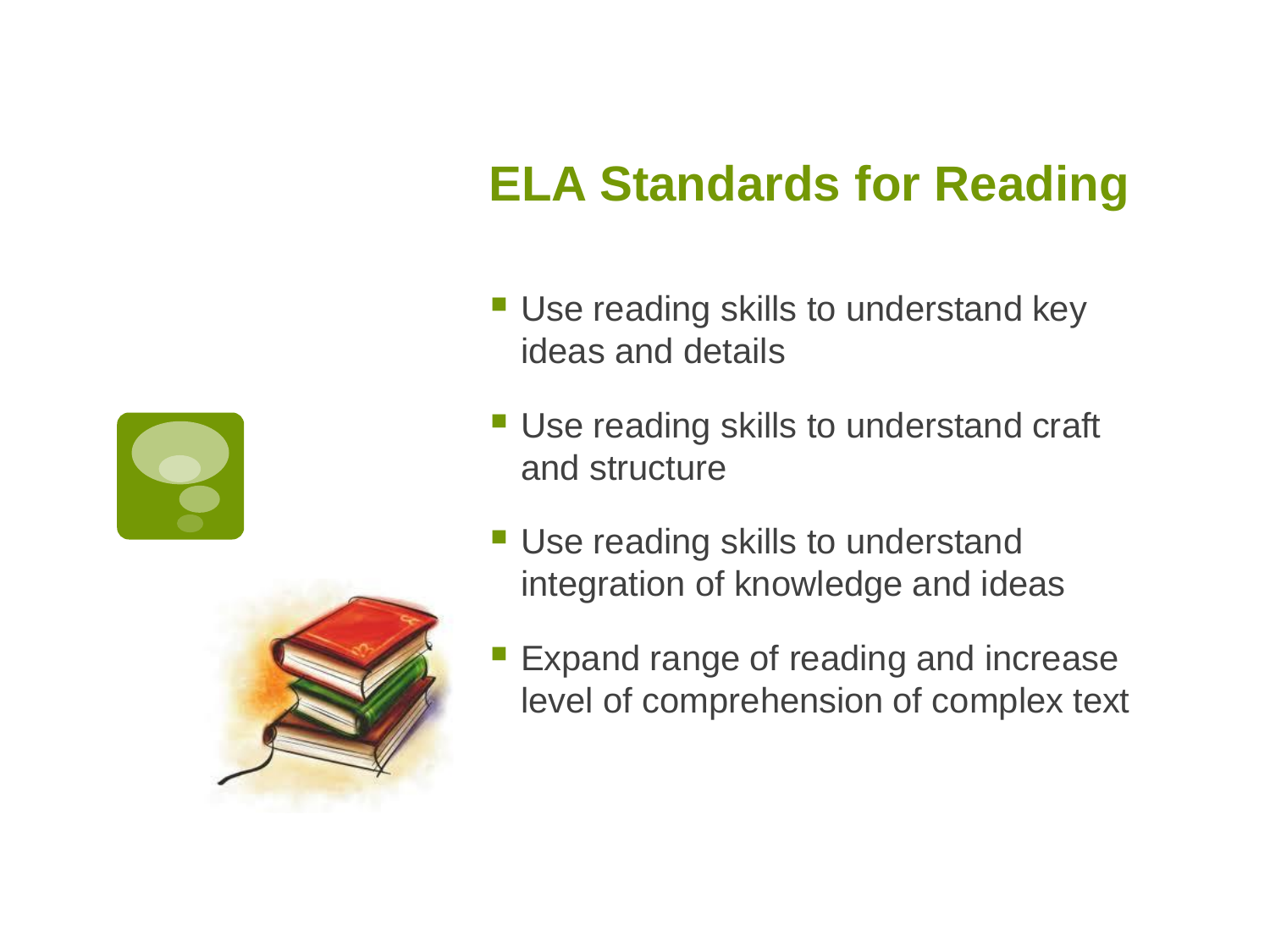

# **What is the Third Grade Guarantee?**

- **Ohio program for public districts and** community schools
- **If Identifies students behind in reading** from kindergarten through 3rd grade
- **Schools provide help and support to** make sure students are on track
- 90 minutes per day of reading instruction for students needing help to pass to the 4<sup>th</sup> grade
- **Promotion upon successful** achievement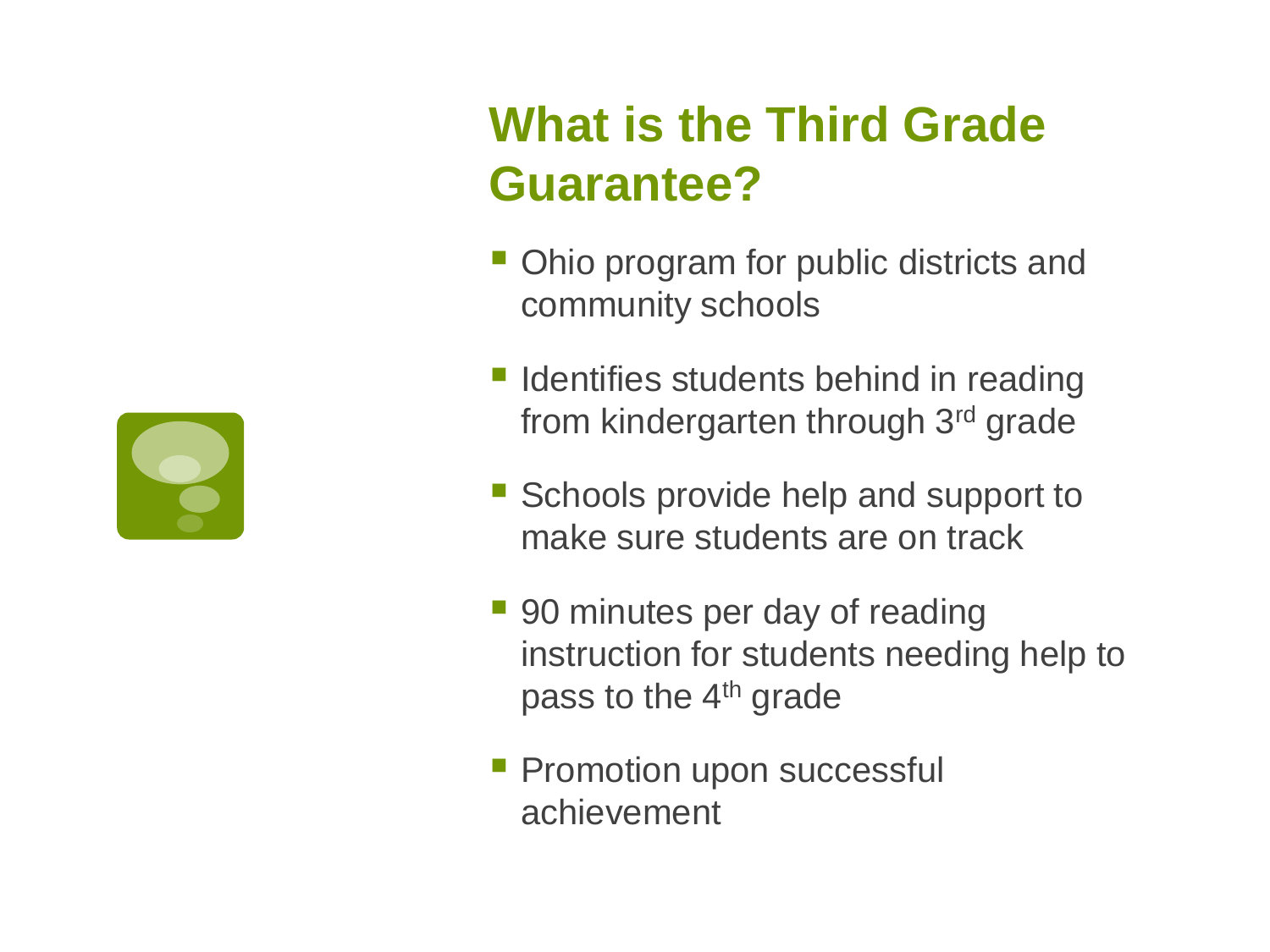**Why don't the Catholic schools participate in the 3 rd Grade Reading Guarantee?**



- **-** Legislation applies to public entities only.
- **Funding is not available to the non**public schools.
- A possible funding resource is Straight A Fund (Ohio)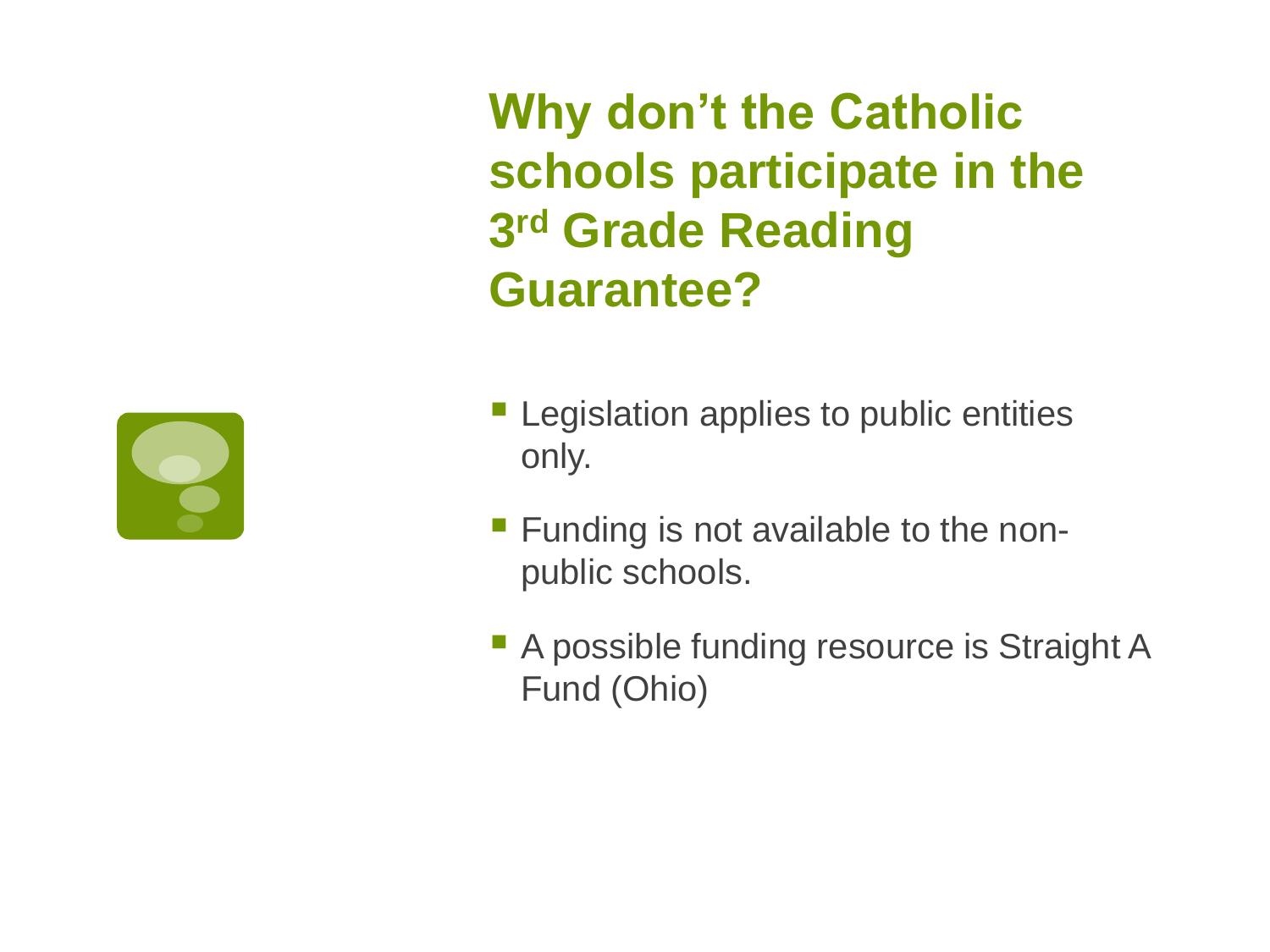



# **ELA Standards for Writing**

- **Understand text types and purposes** and demonstrate skill in writing all text types with purpose
- **Produce clear and coherent writing** demonstrating production and distribution of writing
- **Understand how to research and build** present knowledge and demonstrate competent research skills, analysis, reflection and coherent writing
- Write routinely over extended time frames, for a range of tasks, purposes and audiences.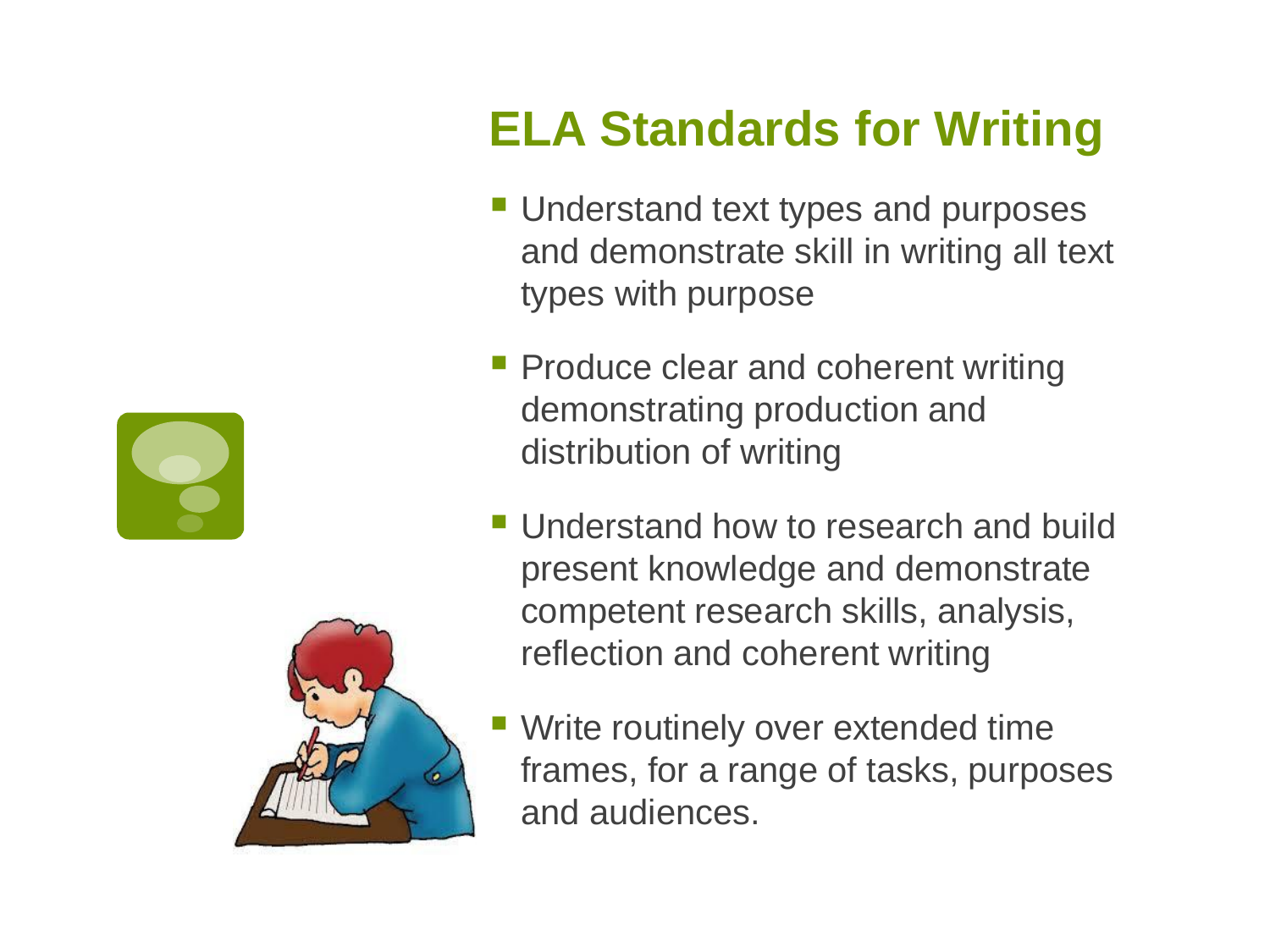# **Math Standards**

In Mathematics the CCSS lay a solid foundation in

- Whole numbers
- Addition
- Subtraction
- **Multiplication**
- **Division**
- **Fractions**
- Decimals

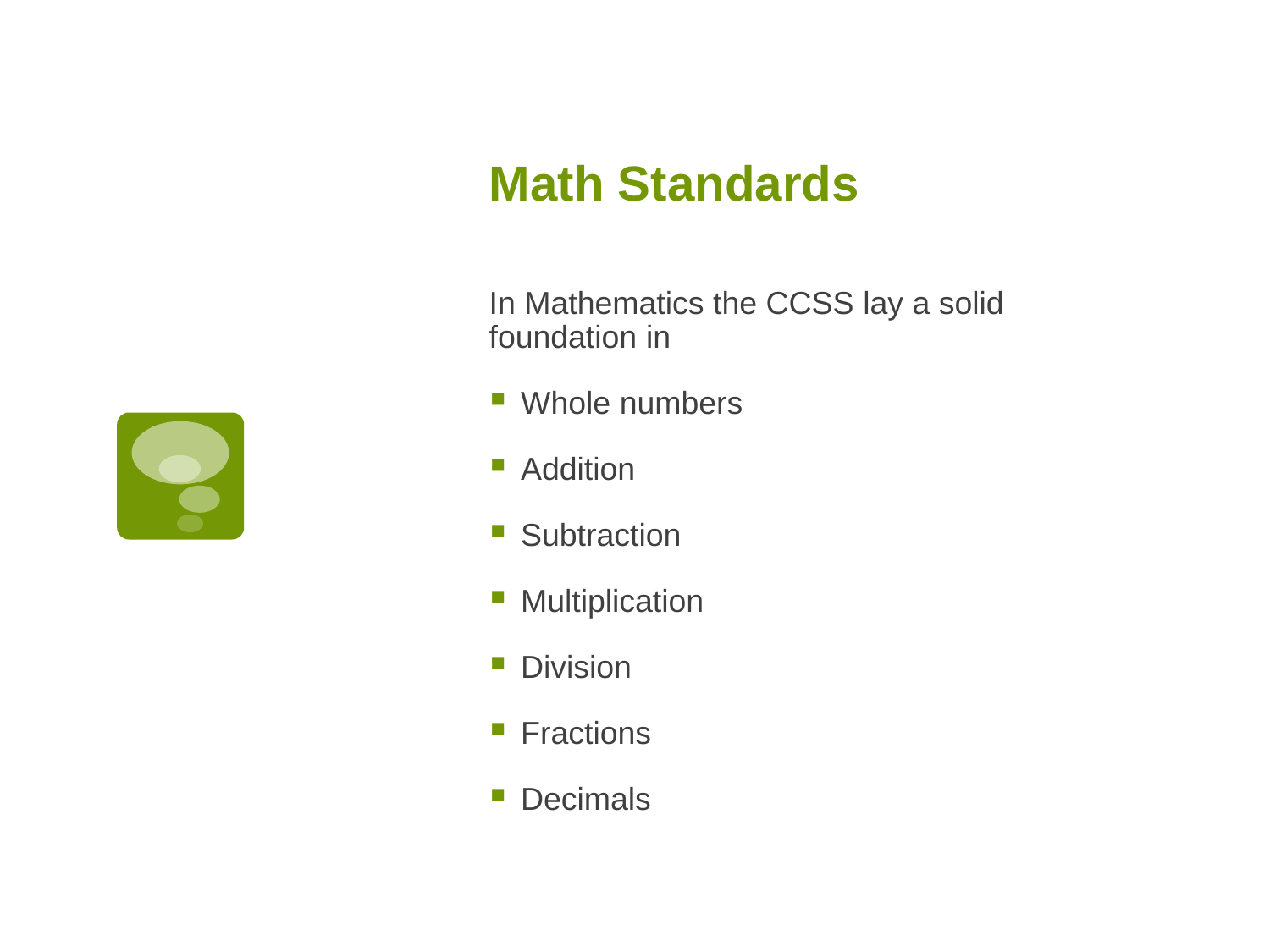# **Math Standards**

- Support a student's ability to learn and apply more demanding math concepts and procedures
- **Application of mathematical ways of thinking** to real world issues and challenges (in middle school and high school)
- **Prepare students to think and reason** mathematically

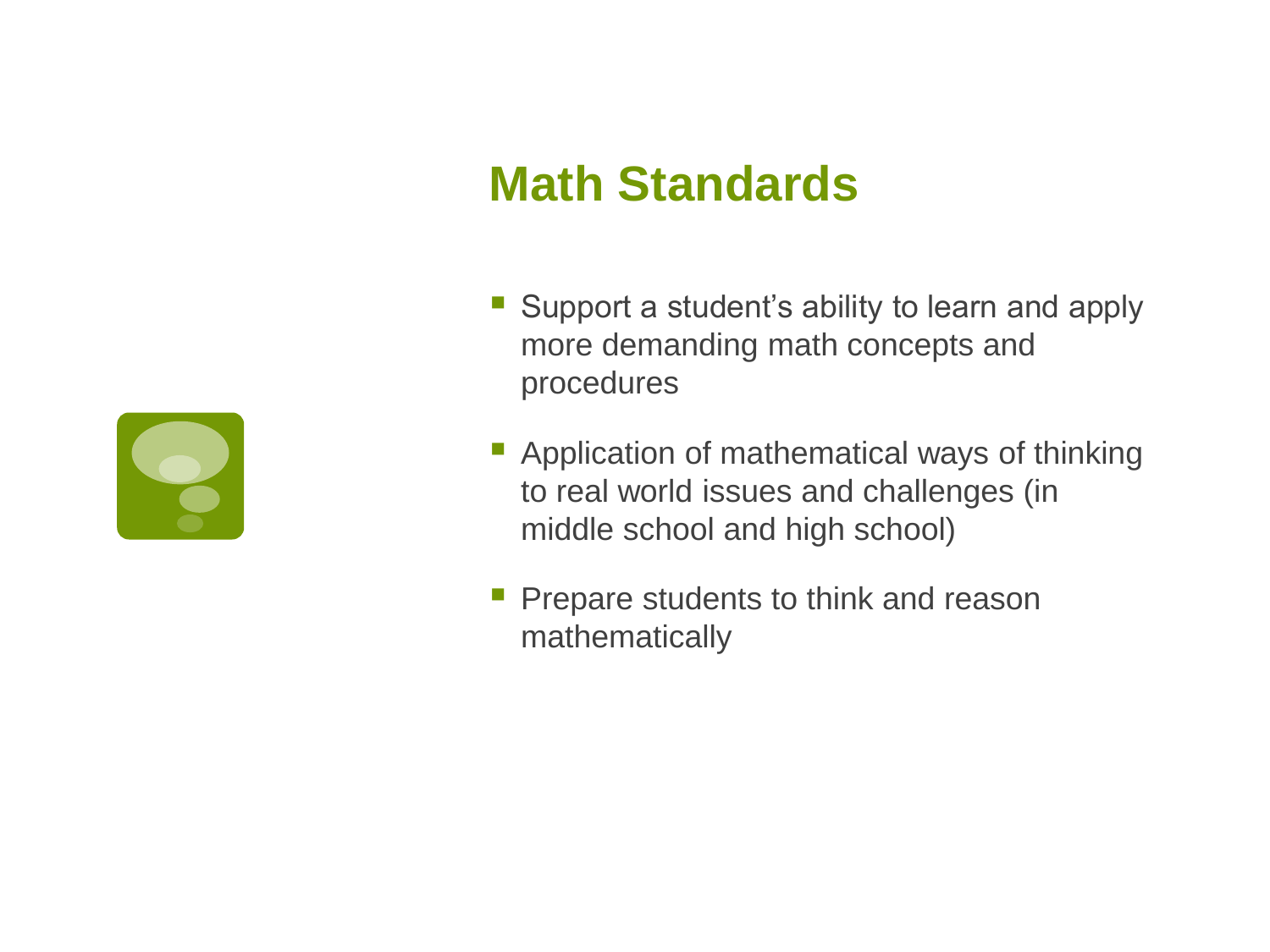# CCSS and Math Standards



### MYTH/CONFUSION

Some people believe that the math standards do not cover all the key math topics in the proper sequence.

- Mathematical progressions in the CCSS are coherent and based on evidence.
- **Topics may move up and** down through the grade levels across the country in this shift.
- $\blacksquare$  The mathematical progression leads to college and career readiness at an internationally competitive level.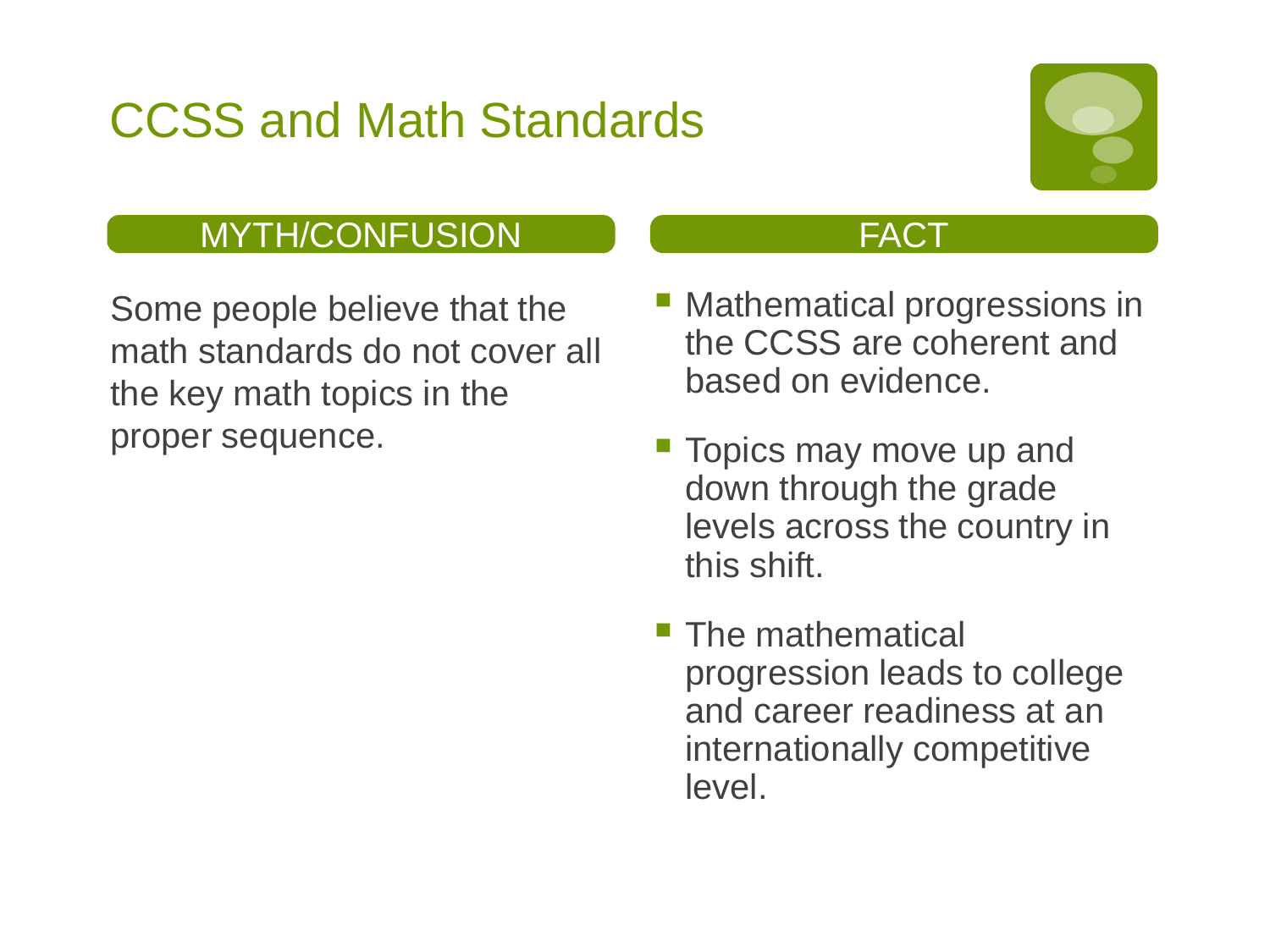# **CCSS and Student Transition**

### MYTH/CONFUSION

 Some people believe that older students will be confused and will regress due to the shifts brought about by the CCSS.





- **The CCSS begins a coherent** progression in kindergarten that continues through 12<sup>th</sup> grade.
- 2014-2015 kindergarten students should have the optimum results upon high school graduation.
- **Students in all grades should** benefit from the shifts.